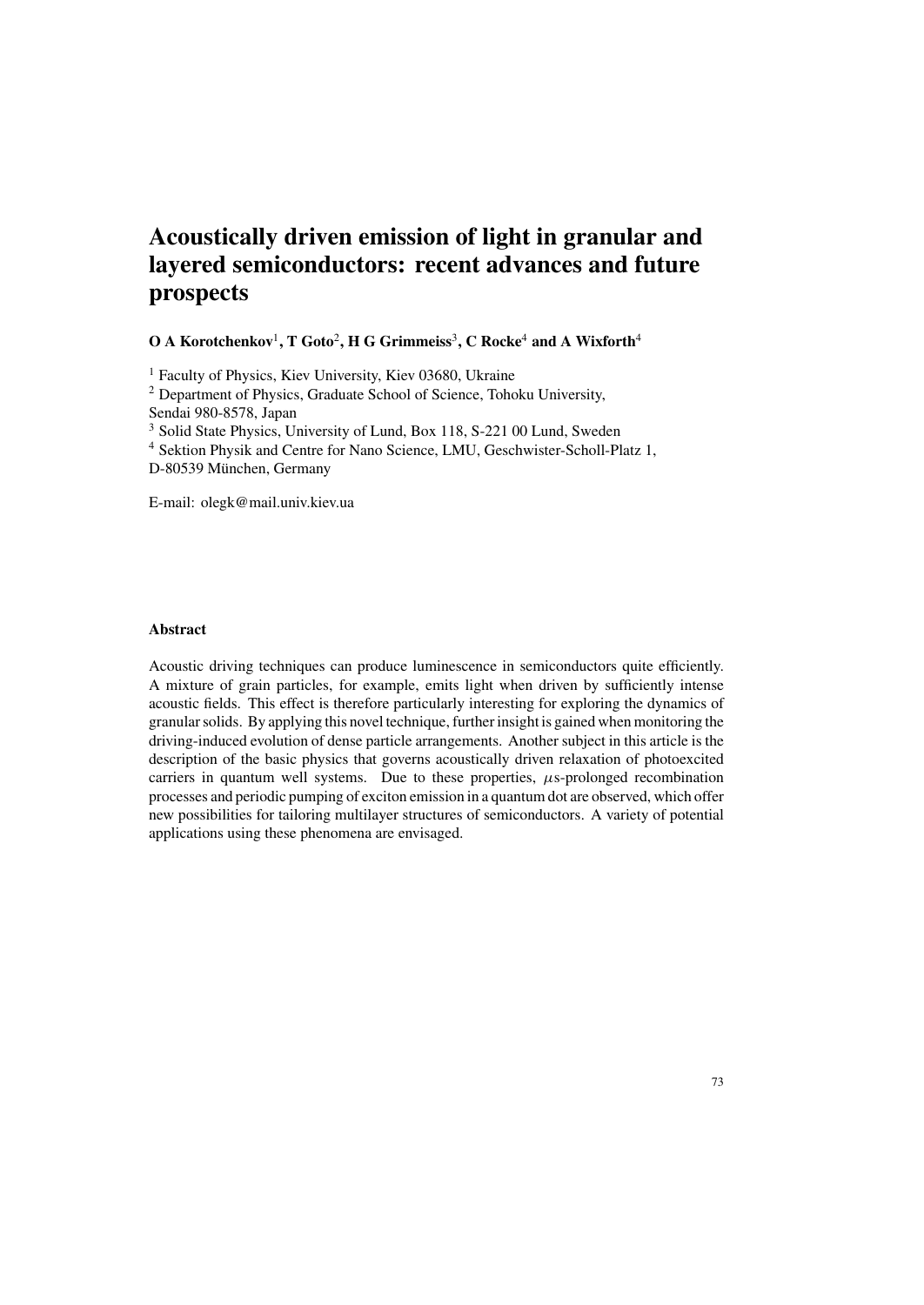# **Contents**

|    |                                                        | Page |
|----|--------------------------------------------------------|------|
| 1. | Introduction                                           | 75   |
|    | 2. Acoustically induced luminescence in granular media | 76   |
|    | 2.1. Defining light-emitting mechanisms                |      |
|    | 2.2. Capturing dynamics of vibrating powders           | 82   |
|    | 3. Acoustically driven PL in quantum wells             | 85   |
|    | 3.1. Influencing radiative decays of excitons          | 85   |
|    | 3.2. Implementing photonic memories                    | 91   |
|    | 3.3. Pumping microcavities                             | 93   |
|    | 4. Future prospects                                    | 94   |
|    | Acknowledgments                                        | 95   |
|    | References                                             | 96   |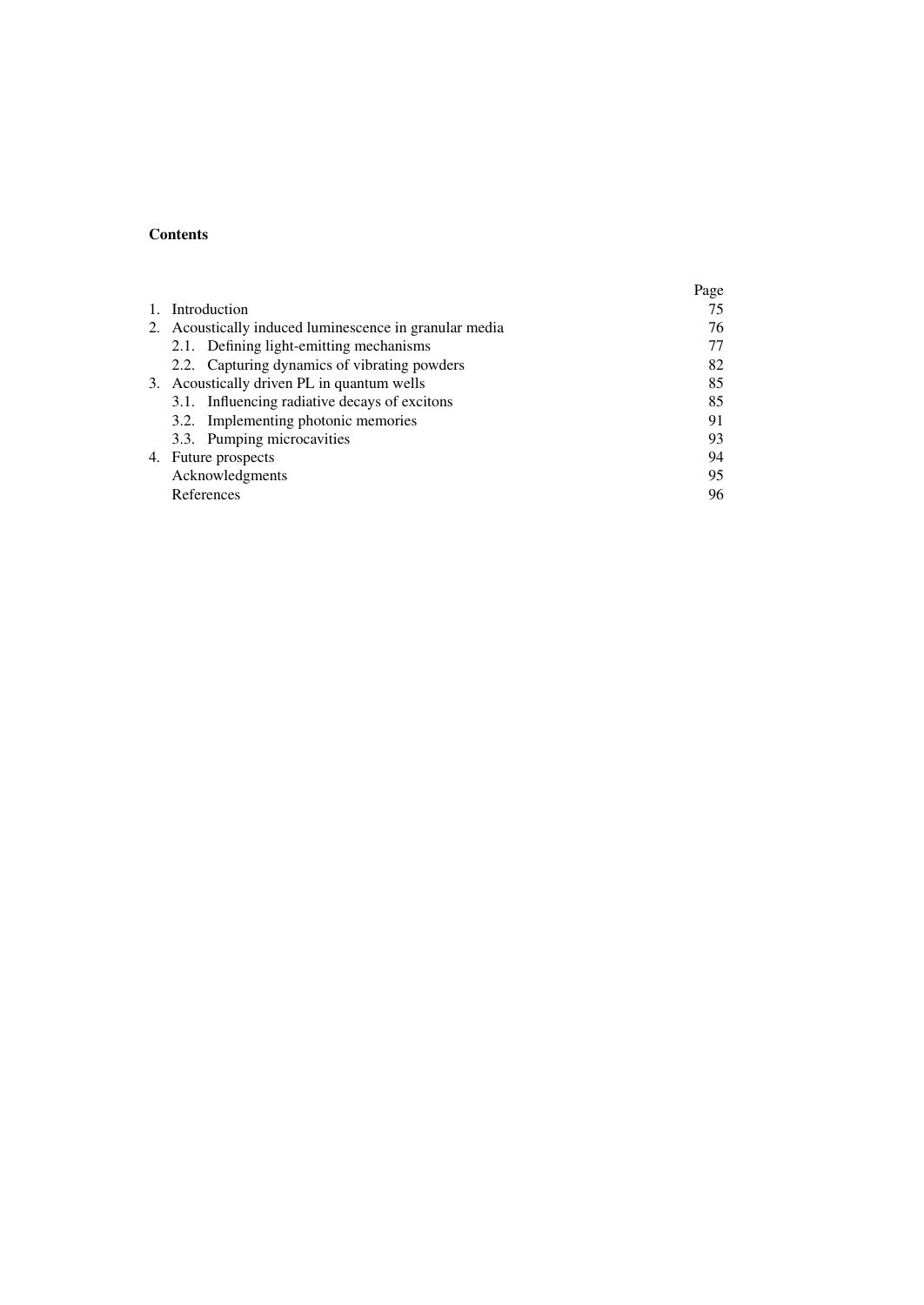#### **1. Introduction**

A large variety of information on light emission in sound fields, a phenomenon usually called sonoluminescence, has been obtained for liquids and ionic crystals. The studies have been performed during the last few decades and they continue to be a subject of great interest to physicists, as demonstrated by the large number of recent reviews (e.g. Walton and Reynolds (1984), Crum (1994), Barber *et al* (1997), Ostrovskii *et al* (1999)). The number ofsystemsthat exhibit sonoluminescence effects is increasing rapidly and includes now even granular media (Korotchenkov and Goto 1997). There seems to be a lack of consistency in the terminology for such driving effects in solids. Several different designations have been employed for these effects including acoustoluminescence (Ostrovskii 1981) and sonoluminescence (Ostrovskii and Das 1997, Korotchenkov and Goto 1997). Here, we use the term 'acoustically induced' luminescence if the acoustic driving itself yields emission of light, whereas the term 'acoustically driven' luminescence is applied when the driving affects the photoexcited luminescence of semiconductors.

It is not our intention to present in this article a detailed summary of results obtained on acoustically induced luminescence effects in crystals and liquids, since every aspect of these phenomena including the light-emission mechanism seems to have been extensively discussed in the above reviews. Instead, we shall focus our discussion on the latest studies on the nature of emission of light in granularsubstances. Two different cases, namely cavity-QED-enhanced (QED being quantum electrodynamics) spontaneous emission from collapsing voids between grains (Prevenslik 2000) and hot-electron radiation in conjunction with defect luminescence (Ostrovskii and Korotchenkov 2000), will be of particular interest.

The discovery of acoustically induced luminescence in granular substances seems to be an unusual and fascinating subject, not only due to the unique properties of granular materials themselves (Jaeger *et al* 1996), especially in connection with the enormous richness and complexity of granular motion, but also because of its potential application in materialsscience and processing techniques(Korotchenkov and Goto 1999). Certain specific aspects ofthislatter paradigm will be emphasized in the article. Hence, another goal of this review is to provide the current state of knowledge on granular dynamics as demonstrated by acoustically induced luminescence techniques.

A further subject emphasized in this review is the acoustically driven luminescence of excitons in semiconductor quantum wells. It is well known that the exciton localization at random potentials and their quantum confinement in low-dimensional structures quite considerably increases the importance of excitons in optical absorption and photoluminescence (PL) processes. The established model of exciton formation and radiative recombination distinguishes between free (or delocalized) and localized excitons, implying that a dynamic equilibrium is established between excessfree carriers and excitons. Compared with recombination of free carriers, excitonic recombination is thus expected to increase when the temperature is lowered. Hence, at low temperature, the near-band-edge PL is usually dominated by excitonic transitions. Moreover, since the carriers form excitons they cannot contribute to photoconductivity, which suggests that the generation of excitons also has an impact on photoconductivity measurement techniques.

It is therefore not surprising that excitons have been the subject of increasing interest for many years and consequently have generated numerous publications. One of the goals of this review is to discuss the recent excitement about acoustic driving effects on radiative recombination of excitonic processesin quantum wells(Rocke *et al* 1997, 1998, Korotchenkov *et al* 1999, Streibl *et al* 1999, Santos and Hey 2000, Sogawa *et al* 2001). Whereasthe impact of electric or magnetic fields on excitonic luminescence is quite significant and rather well known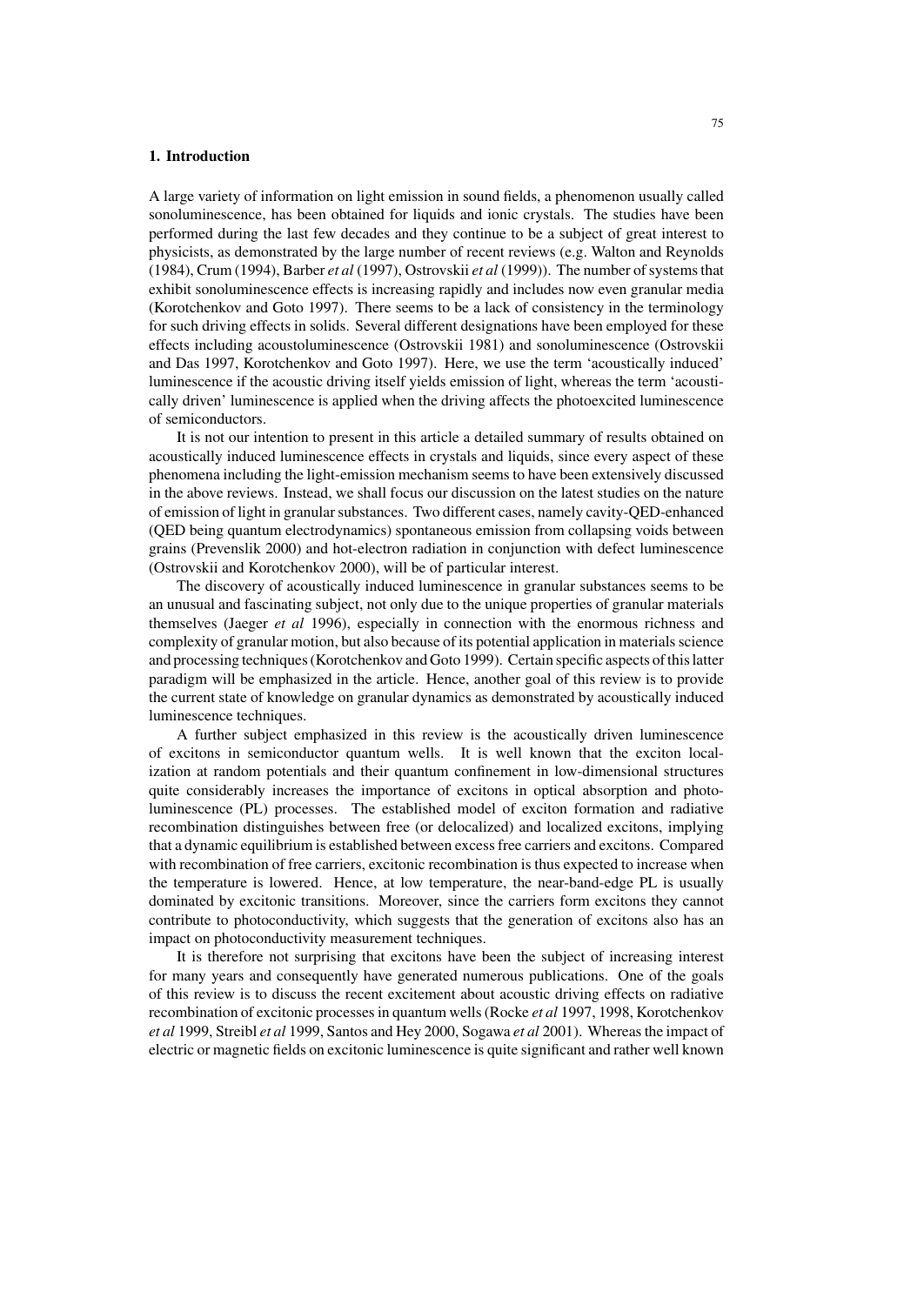

**Figure 1.** A schematic side view of the acoustic cell used for the observation of acoustically induced luminescence in ZnS grain mixtures. The rf driving voltage  $U$  in the MHz range is applied to the LiNbO<sub>3</sub> piezoelectric plate. The container confines ZnS particles in a mm-sized bed. The light emission discussed in section 2.2 is imaged in a 0–250  $\mu$ m illuminating spot.

(e.g. Mendez *et al* (1982), Polland *et al* (1985), Aksenov *et al* (1995)), related phenomena including electric fields and deformation potentials of acoustic waves are not adequately understood. Surface acoustic waves (SAW), i.e. surface vibrations of a solid, generated in piezoelectric semiconductors like ripples on water, are therefore of particular interest for our presentation, which will also include waves propagated in plates. The plate geometry is capable of generating unlimited numbers of vibration modes, allowing multi-branched frequency spectra of transmitted waves. Papers on surface waves and wave motions in plates have previously been published by Viktorov (1967), Auld (1990) and Graff (1991). The influence of the piezoelectric potential of acoustic waves on the electron–hole pair recombination starts as soon as the wave propagates across the solid with quite a small attenuation. Why and how this happens constitutes one of the subjects in this article.

Insight into the basic physics of acoustically driven luminescence in low-dimensional systems will facilitate the exploitation of this new technology. It is therefore our intention to present a few qualitative considerations on the basic features of acoustically driven lasing effects in semiconductor microcavities (Wiele *et al* 1998). We hope that these considerations will stimulate a new thinking in band-gap engineering by employing superlattices that are acoustically modulated in the plane of a quantum well and start a discussion on a number of interesting features of acoustically driven delay of photonic signals (Rocke *et al* 1997, Zimmermann *et al* 1999).

The article is organized asfollows. Section 2 discusses acoustically induced light emission in granular mixtures of semiconductor microcrystallites. Section 3 describes acoustically driven luminescence of excitons in quantum well structures. Section 4 outlines a variety of possible applications together with some unresolved problems.

#### **2. Acoustically induced luminescence in granular media**

Light emission has been observed in a mixture of micron-sized ZnS particles which has been induced by sufficiently intense ultrasonic Lamb waves of MHz frequency travelling in a driving plate of piezoelectric LiNbO<sub>3</sub>; see figure 1 (Korotchenkov and Goto 1997). The mixture of vertical and horizontal displacements at the surfaces of the plate (Viktorov 1967), and the appearance of a steady force (Nyborg 1965), which accompanies the travelling wave at the boundary and in the interior of the grains, produces a complicated particle velocity field near the driving plate. Since the wavelength of propagation is typically of the order of 100  $\mu$ m, the spatial period of the stress can easily span 50–100 grain lengths. Hence, there is no reason to believe that the mixture of ZnS grains remains homogeneous.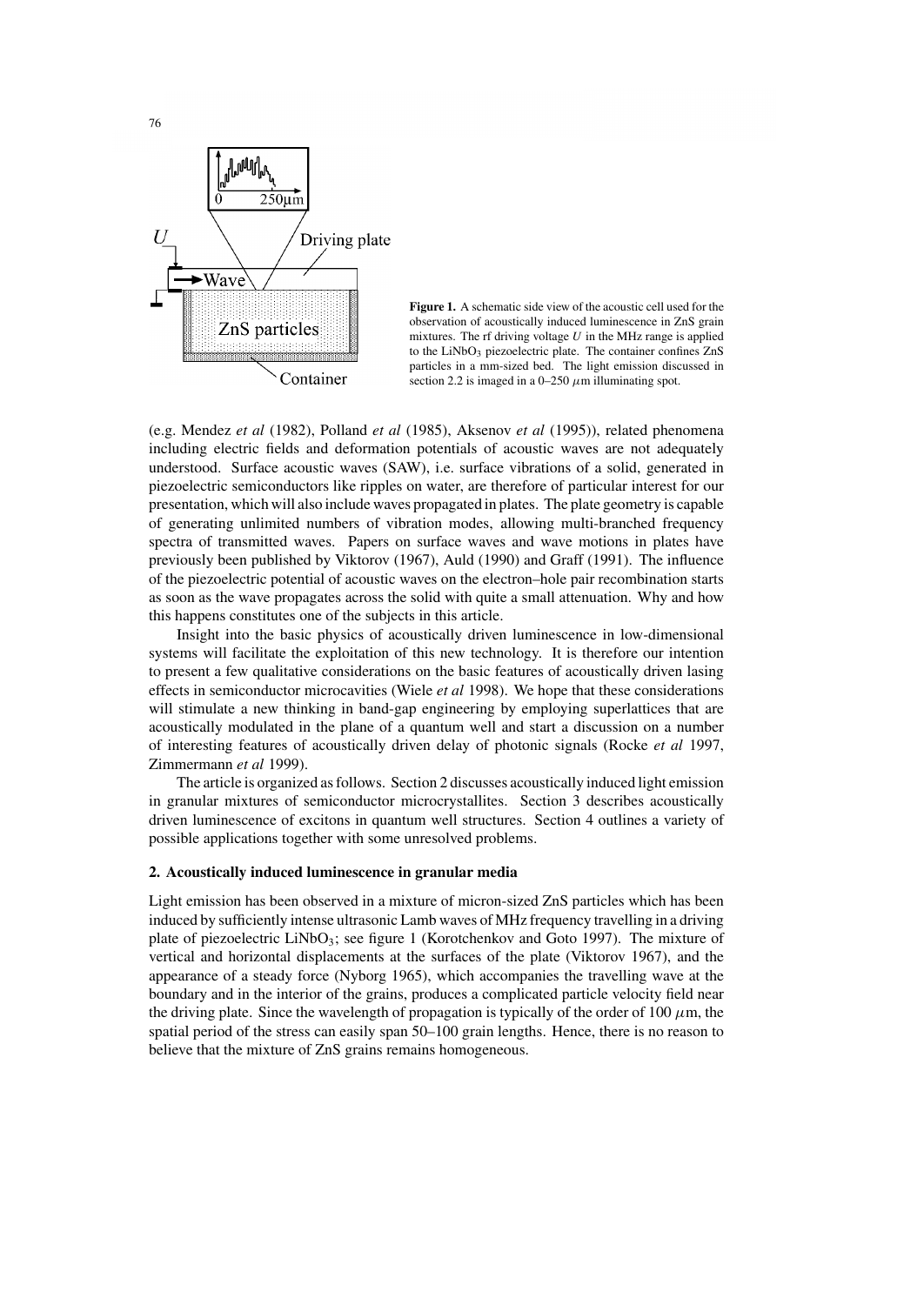

**Figure 2.** Spectra of acoustically induced luminescence from ZnS:Mn and ZnS grains (Korotchenkov and Goto 1997). Using a driving voltage of  $U \approx 70$  V, the total radiance is roughly  $10^{-13}$  W and  $0.2 \times 10^{-13}$  W in doped and undoped mixtures, respectively.

It is known that a random assembly of spherical particles can be packed with a packing density from  $\eta = 0.55$  to 0.64 (Onoda and Liniger 1990, Bideau and Dodds 1991), depending on the preparation procedure of the grain mixture. The phenomena discussed here involve values of  $\eta$  that are even smaller, of the order of 0.4 for randomly packed nonspherical particles (Korotchenkov and Goto 1999). In first approximation, it is therefore fair to say that external driving forces induce particles slipping to available slots, allowing the system to attain randomly densified arrangements. This leads to a fundamental issue concerning the packing of ZnS particles when driven by acoustic waves. If we assume that mixture densification occurs randomly above some threshold value of the driving stress so that the emitted light is closely linked to granular motion, then the physics behind acoustically induced emission of light is governed by granular dynamics.

#### *2.1. Defining light-emitting mechanisms*

Several different models such as frictional electricity, Planck's theory, and grain collisioninduced emission, have been proposed to explain the observed emission of light in granular media. For the discussion of light-emitting mechanisms, it is appropriate to use spectral studies, since correct predictions of the measured spectra is a minimum requirement for the proposed model.

Although frictional electricity has often been used in describingmechanically induced light emission (see, e.g., the historical survey by Walton (1977)), spectral data have shown serious weaknesses in explaining acoustically induced luminescence by this mechanism, considering that the spectra emitted by acoustically driven grains are broad and continuous; see figure 2. These spectra are rather different from the line spectrum of microdischarges in ambient gas which are generally observed in the luminescence of frictional electricity (Picard 1676, Langford *et al* 1987).

Other explanations for the light-emitting mechanism employ ideas from cavity quantum electrodynamics (see the review by Haroche and Kleppner (1989)). The original idea of a 'QED route' to sonoluminescence is due to Schwinger (1992) and was vividly discussed in the 1990s (e.g. Eberlein (1996), Colic and Morse (1998), Visser *et al* (1999)). Figure 3(*a*) illustrates a typical cavity-QED arrangement implying an atom that is confined between two plates separated by  $\xi$ . The spatial distribution of the electromagnetic field is controlled by the plate arrangement and exhibits a dramatic change of the mode structure of the field when the cavity size becomes comparable to the wavelength,  $\lambda = 2\xi$ . For optical fields, the cavity structure consists of a micron-sized spacing.

This idea has been used to explain acoustically induced luminescence in granular media. In what follows we summarize the original discussion of Prevenslik (2000). Figure 3(*b*) shows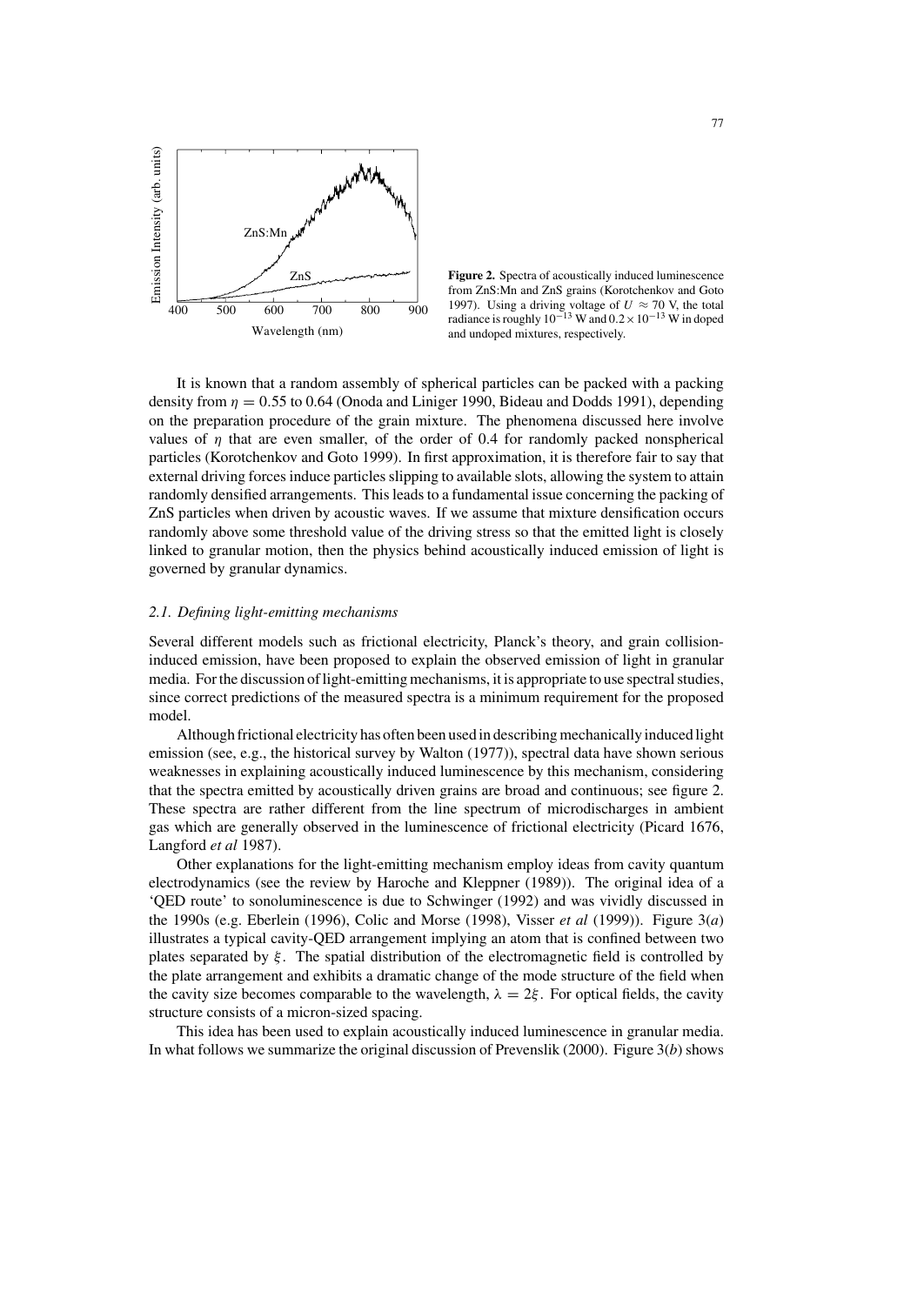

**Figure 3.** One atom (closed circle) placed in the cavity between two dielectric plates (*a*) and two atoms placed on the grain surfaces (*b*).

three grain particles which illustrate the complicated geometry of voids between grains. Asthe cavity QED requires the frequency of the spontaneous emission of atoms on the grain surface to coincide with the frequency of the standing-wave resonance, the confined spaces between grain surfaces contain electromagnetic waves of energies

$$
E_k = \frac{hc}{\lambda_k} = \frac{hc}{2\xi_k}.\tag{2.1}
$$

Here, h is Planck's constant, c is the velocity of light, and  $\lambda_k$  is the wavelength of the kth wave corresponding to the void between grains that are separated by  $\xi_k$ . It is further postulated that the spectra as exemplified in figure 2 originate from a cavity-QED-enhanced spontaneous emission due to confined spaces  $\xi_k$ . The voids, which are initially widely separated, are supposed to grow and to collapse periodically in acoustic fields. Fitted spectra are then easily obtained by taking the statistical distribution of  $\xi_k$ .

In this simple model it is further assumed that the grains are spherical with radius r and identical, so that the volume per grain in a mixture is

$$
\overline{V} = \frac{4}{3}\pi \left(r + \frac{\xi}{2}\right)^3.
$$
\n(2.2)

Then the packing density is given by

$$
\eta = \frac{4\pi r^3}{3\overline{V}} = \frac{1}{\left(1 + \xi/2r\right)^3}.
$$
\n(2.3)

We can calculate the emission intensity through  $I \propto E_k W_k$  where  $W_k$  the probability for the occurrence of the intergrain separation  $\xi_k$ . If we take

$$
W_k = \exp\left[-\frac{1}{2}\left(\frac{r_k - \overline{r}}{\delta}\right)^2\right]
$$
 (2.4)

with  $\bar{r}$  the average grain radius and  $\delta$  the standard deviation and put  $\xi$  from equation (2.3) into the photon energy given by equation (2.1), we obtain for the expected spectrum of a grain mixture

$$
I = \frac{hc}{4r_k \left(\eta^{-1/3} - 1\right)} \exp\left[-\frac{1}{2} \left(\frac{r_k - \overline{r}}{\delta}\right)^2\right].
$$
 (2.5)

Equation (2.5) relates the wavelength content of the emission spectrum to the size distribution of the powder grains. Taking  $\bar{r} = 1.5 \mu m$  and  $\delta = 0.2 \mu m$  (Prevenslik 2000), it has been suggested that about the same wavelength dependence should exist in the fitted spectra as in the experimental data. Properly fitted curves (curve 1 in figure 4) are indeed in good agreement with experimental results (points in figure 4). However, more recent measurements show that the above value of  $\delta$  is possibly overestimated. Using data obtained by Korotchenkov and Goto (1999), we have reason to believe that a more appropriate value of  $\delta$  is 0.11  $\mu$ m. Using equation (2.5), we find that the calculated spectrum (curve 2 in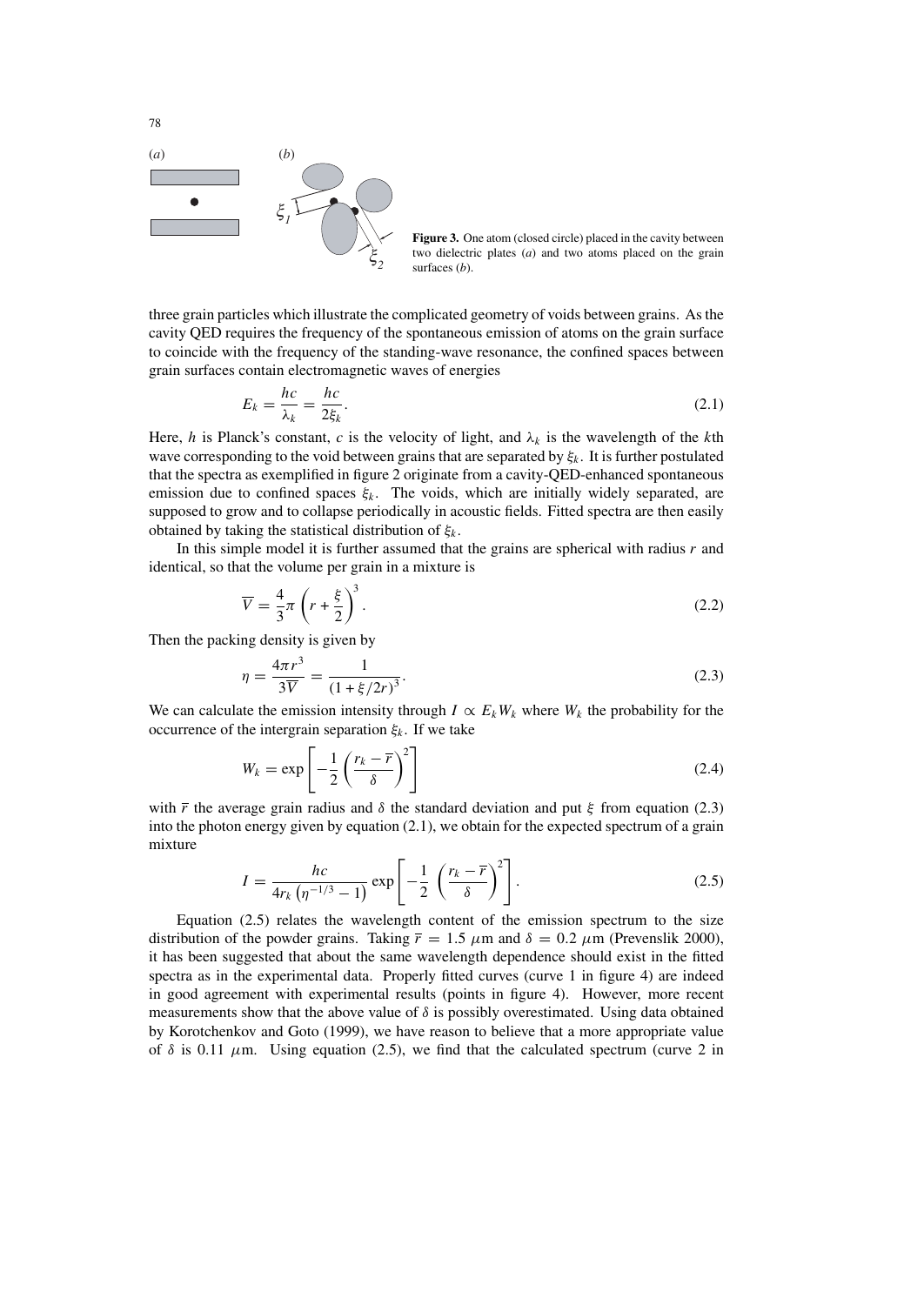

**Figure 4.** The wavelength dependence of the measured emission spectrum in ZnS:Mn grains from figure 2 (circles) and the best-fitting spectra obtained by using equation (2.5) (lines) for  $\delta$  = 0.2  $\mu$ m,  $\bar{r}$  = 1.5  $\mu$ m (curve 1) and  $\delta$  = 0.11  $\mu$ m,  $\bar{r}$  = 1.5  $\mu$ m (curve 2). The wavelength is normalized to the maximum position of the measured spectrum.

figure 4) comprises an emission band which is considerably narrower than the one observed in experiment. Furthermore, by taking values for  $\xi$  between 0.5 and 1.2  $\mu$ m as typical values of intergrain separations (Korotchenkov and Goto 1999), one would expect the peak of the emission band, at least for the ZnS:Mn grains, at higher wavelengths than in figure 2.

Therefore, although the cavity-QED hypothesis provides a consistent explanation for the broad-band spectrum of emitted light, it should be noted that full calculations taking into account further details of the model have not been performed. Experiments which relate the spectral distribution of the emission to precisely determined grain and intergrain parameters are therefore needed to find out which of the mechanisms discussed is responsible for the observed emission.

A completely different explanation has been suggested forthe light-emitting mechanism by interpreting the broad-band spectrum asradiative emission of hot electronsin the conduction band (Ostrovskii and Korotchenkov 2000). A similar approach has been used to explain the broad-band electroluminescence spectra in ZnS Schottky diodes which extend from the visible to the near infrared region (Rigby and Allen 1988). In this connection, the important question is whether or not carrier heating does indeed occur in acoustic fields. In the absence of direct experimental evidence, this effect may well be of importance due to the fact that the driven grains collide rather heavily. Electrons may therefore be excited in the grains both due to thermal excitation and due to high electric fields generated near the surface of the grains. Hence, mechanical interactions between grains themselves and grains and the driving plate should be important processes for generating the emission (Korotchenkov and Goto 1997).

An estimation of the electric field strength can be performed in order to obtain a simple quantitative prediction of the maximum field strength, which may illustrate the validity of the suggested model. Many theoretical and experimental studies have been reported on the interaction of contacting bodies with respect to the deformations, which arises in the contact region, and the kinetics of the stresses generated in the particles (Landau and Lifshitz 1986, Thornton 1993, Thadhani *et al* 1997). The mode of deformation depends rather sensitively on the impact velocity of the grains. Asthe impact velocity isincreased, more kinetic energy goes into irreversible work deforming the particle surfaces in the contact region. Eventually, an allplastic situation is reached. Let us suppose that, up to the instant of a maximum compression, the kinetic energy of colliding particles is absorbed in local elastic deformations of the grains and that

$$
\frac{mV^2}{2} = \frac{CS^2v}{2}
$$
 (2.6)

where  $m$  is the mass of a grain,  $V$  is the impact velocity,  $C$  is the elastic constant of the material, S is the strain generated in the impact and v is the volume of the grain. Taking  $m = \rho v$  with  $\rho$  the density of the grain, we then equate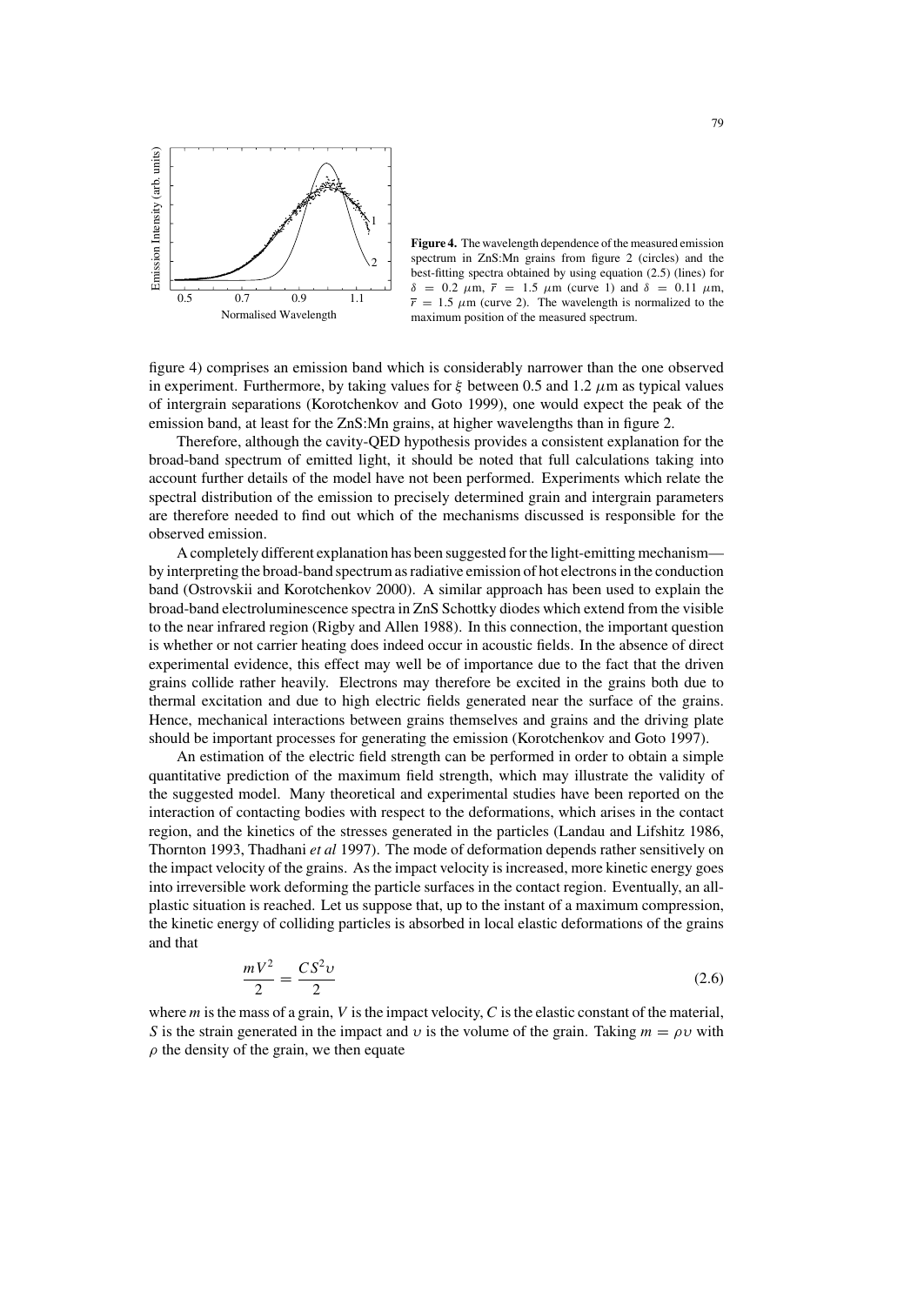

**Figure 5.** A schematic diagram of the transitions within the  $\Gamma$  and X valleys in the band structure (1 and 2) as well as defect-related radiative recombination (3) used to explain the spectra of acoustically induced luminescence in ZnS powders.

$$
S = V \sqrt{\frac{\rho}{C}}.\tag{2.7}
$$

Furthermore, the following approximation has been proposed to describe the dependence of the grain velocity on the amplitude A for the surface motion of the driving plate (Korotchenkov and Goto 1997):

$$
V = 2\pi f A \tag{2.8}
$$

where  $f$  is the frequency of acoustic waves in the driving plate. According to Ostrovskii *et al* (1999), the wave amplitude is typically  $A \sim 1$  nm and, hence, the impact velocity is  $V \approx 0.03$  m s<sup>-1</sup> at  $f = 5$  MHz. This gives  $S \sim 6 \times 10^{-6}$ .

Zinc sulphide is known to exist in two modifications and both of them are piezoelectric. Taking the piezoelectric constant  $\epsilon \approx 0.15 \text{ C m}^{-2}$ , the magnitude of the electric field strength, imposed by the impact, is  $F \sim S/\epsilon \approx 4 \times 10^4$  V cm<sup>-1</sup>. Fields of this size are often used to achieve free-carrier heating (see e.g. Pankove (1971)), which strongly supports the lightemitting mechanism outlined above. However, it should be stressed that the estimate that we made obviously only accounts for the average magnitude of the generated field. For a good understanding of the dynamic response of the grain subjected to a rapid loading, it is important to accurately account for the maximum field strength attained during the impact. Given the importance of an accurate determination of the time evolution of the initially overstrained contact region of the grain, it is, hence, desirable to take into account even the initial strain jump in the deformed zone. It can therefore not be excluded that even higher values of the field strength than that obtained in our simple estimation can be achieved in the near-surface regions of the grains.

In fact, the broad emission bands seen in figure 2 could be generated by a combination of intravalley and intervalley indirect radiative transitions of electrons as illustrated by arrows 1 and 2 in figure 5 for the  $\Gamma$  and X valleys in the conduction band. These electrons are excited by gaining energy through the mechanical interactions of the grains near the driving  $LiNbO<sub>3</sub>$ plate and occupy higher-energy states in the conduction band. Inelastic grain interactions are likely to exert high pressures, electric fields and thermal effects in the near-surface regions of the grains, thus constituting the mechanism of free-carrier excitation. The validity of this model is checked by a closer inspection of the spectral distribution.

Assuming a Maxwellian distribution of the carriers in the parabolic  $\Gamma$  valley, we can readily calculate the emission spectrum produced by the electronic transition 1 in figure 5 through

$$
I \propto \exp\left(-\frac{h\nu}{kT}\right) \tag{2.9}
$$

where  $\nu$  is the photon frequency, k is Boltzmann's constant and T is the effective electron temperature. Figure 6 shows experimental emission data in a semilog plot which have been

80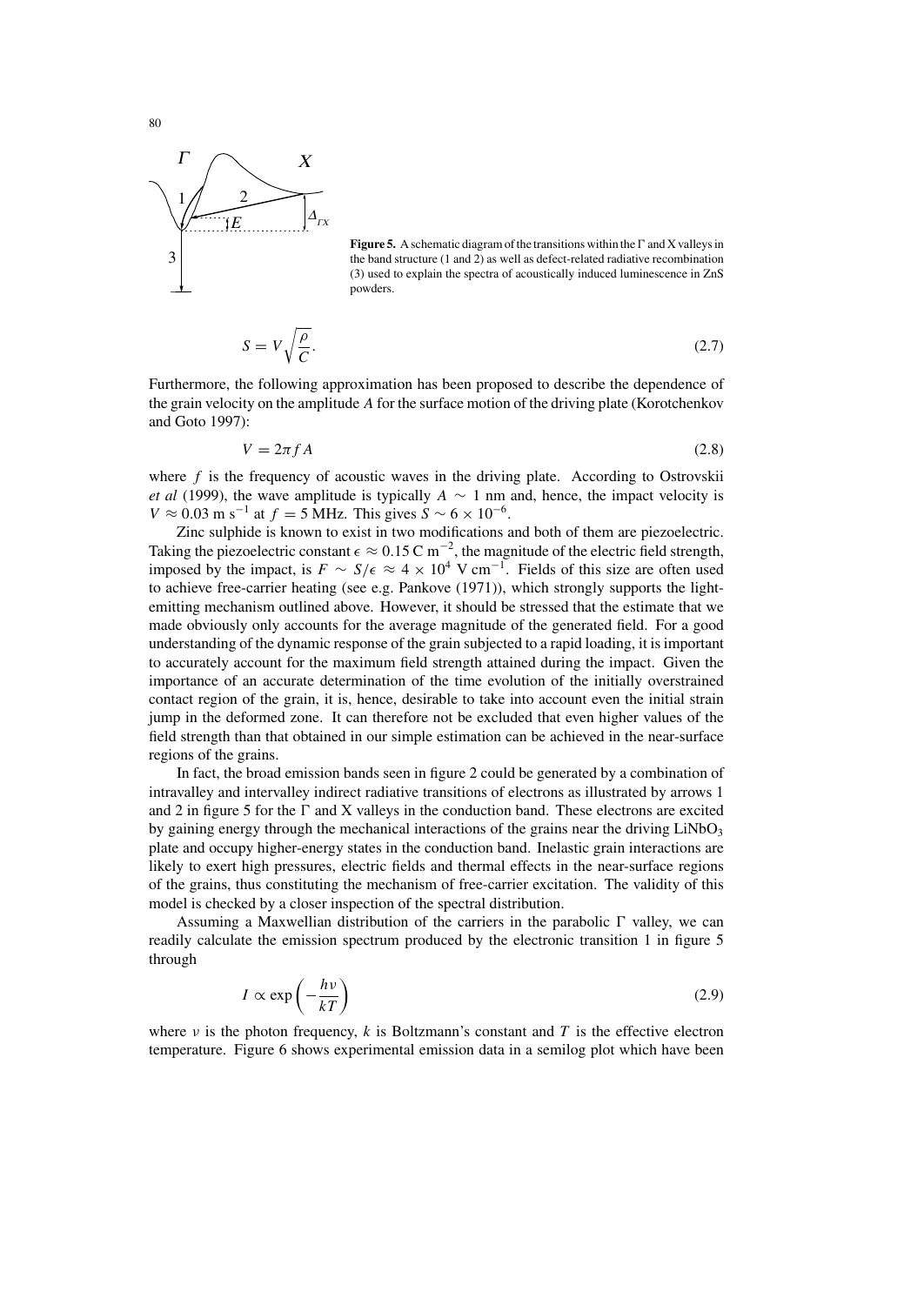



**Figure 6.** The wavelength dependence of the measured emission spectrum for ZnS:Mn grains from figure 2 on a semilog scale (circles) and the exponential fit (line) to the higher-energy side of the spectrum.

**Figure 7.** The difference of the measured emission spectrum and the fitted exponential spectrum exhibited in figure 6.

observed for ZnS:Mn grains. These data can be fitted by equation (2.9) in two different ways. For reasons which will become clear later, we fitted the high-energy part of the emission band (the line in figure 6) and obtained an electron temperature as high as 4000–4500 K.

At this point, two comments are in order. Firstly, the linear fit exhibited in figure 6 suggests thatsuch a fit may also be applicable to conduction-to-valence band radiative transitions. Since the distribution of free electrons in the conduction band is of a similar type to the one shown as equation (2.9), the high-energy part of the interband recombination is expected to be linear in a semilog plot. However, emissions of this type should have a low-energy threshold close to the energy gap. Considering that the energy gap of ZnS is 3.6 eV at room temperature, it is therefore unlikely that the high-energy part of the spectrum displayed in figure 6 is due to interband radiative transitions. This is still true, even if many-body interactions of photons and electrons are taken into account (Ryvkin 1965), which may decrease the photon energy of the emitted light. Secondly, momentum conservation rules will reduce the probability of radiative recombination processes quite considerably. Due to the low transition probability, the observed emission is rather weak and could only be observed in the dark, as pointed out previously (Korotchenkov and Goto 1997). Furthermore, in pure samples additional phonons are needed to complete the transitions, which implies that the emission intensity for undoped ZnS powder is considerably smaller than the one for ZnS:Mn grains, as shown in figure 2. It is therefore not unreasonable to assume that transition 1 in figure 5 is due to radiative scattering at ionized defect centres which relaxes the momentum conservation rules.

There is also a remarkable deviation from the calculated spectrum on the low-energy side of the spectrum shown in figure 6. This deviation suggests that the observed spectrum most probably is not described by a pure intravalley electron transition (1 in figure 5) but rather by a convolution of at least two processes. In order to obtain more information on the superimposed band, the difference between the experimental points and the linear fit shown in figure 6 is plotted in figure 7. It is worth mentioning that highly Mn-doped ZnS phosphors display emission spectra peaked between 1.5 and 1.6 eV. These peaks have been tentatively ascribed to optical transitions involving intrinsic defects, although the nature of these defects is not definitely known (Tong and Goede 1983). It seems therefore quite reasonable to assume (see Korotchenkov and Goto (1997)) that the band peaked at 1.6 eV in figure 7 is due to defectrelated emissions (transition 3 in figure 5) involving transitions of electrons from the conduction band into deep-lying states in the forbidden energy gap. For this reason, the high-energy and not the low-energy part of the emission band in figure 6 was fitted by equation (2.9).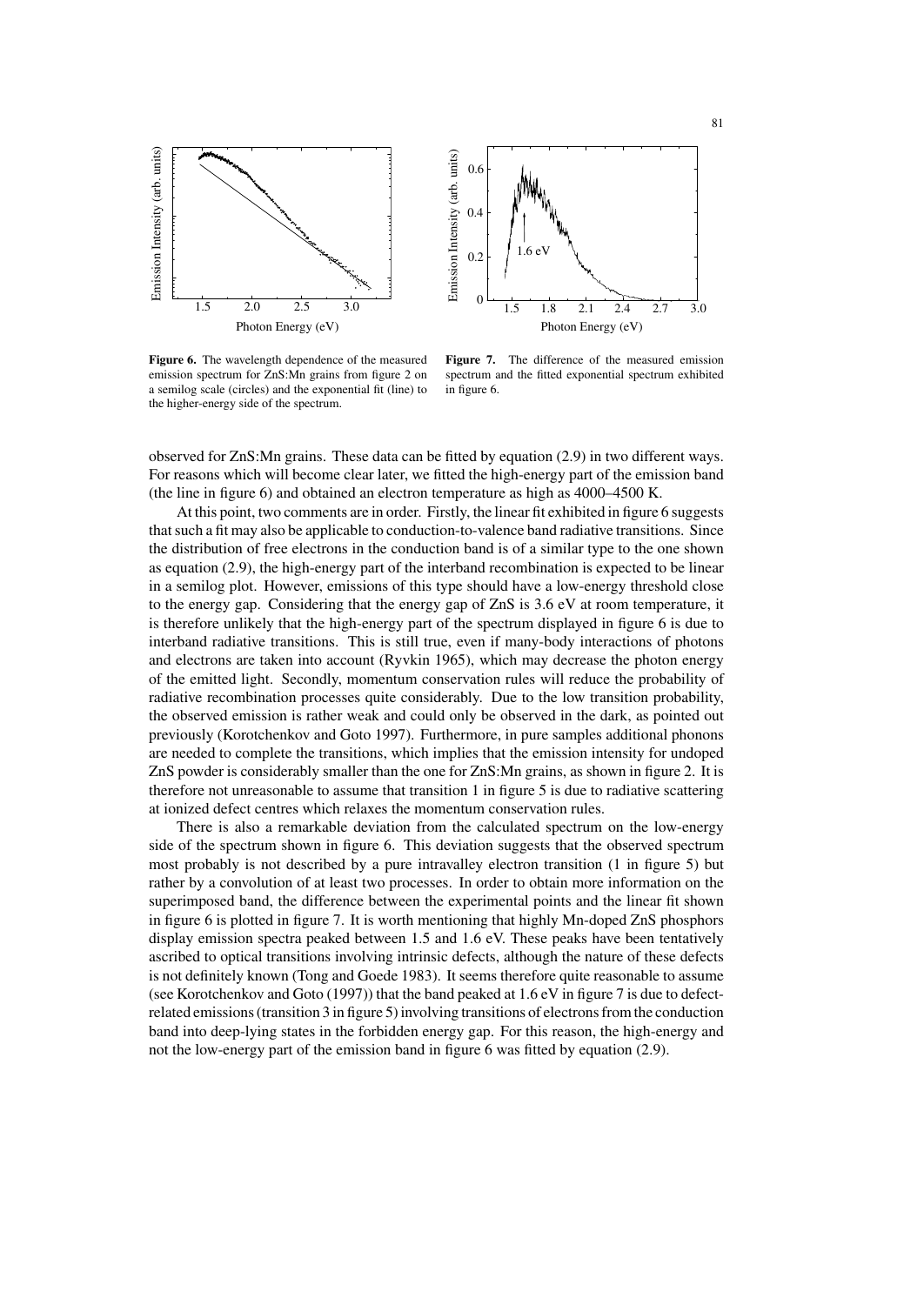The next question is that of whether the two transitions 1 and 3 (see figure 5) are the only likely ones which explain the observed emission. To answer the question, Ostrovskii and Korotchenkov (2000) pointed out quite recently that radiative transitions of hot electrons between different valleys of the conduction band (transition 2 for the X and  $\Gamma$  valleys in figure 5) should be taken into account in analogy with previous observations (Turvey and Allen 1973, Rigby and Allen 1988). Such transitions are only allowed when the momentum is conserved, e.g. by impurity or phonon scattering, and lead to a broad emission spectrum with a high-energy cut-off corresponding to the intervalley separation. The spectral dependence of these transitions can be approximated by

$$
I(hv) \propto M^2 g(E) w(E) \tag{2.10}
$$

where M is the matrix element of the transition,  $g(E)$  is the density of states in the  $\Gamma$  valley,  $w(E)$  is the probability that the state in the conduction band corresponding to h v is not occupied and  $E = \Delta_{\text{rx}} - h\nu$ . Suppose electrons excited in the upper valleys of the conduction band only populate states in the higher band minima where the effective mass is large. If the lower valley has a small effective mass, the change of the wavevector accompanying the electron transition of energy  $\Delta_{\Gamma X}$  is constant. The same is valid for the transition matrix element M in equation (2.10). The shape of the spectrum near the cut-off energy is then determined by the density of states in the lower valley (Turvey and Allen 1973). Assuming  $g(E) \propto \sqrt{E}$  near the bottom of the  $\Gamma$  branch, the emitted spectrum is given by

$$
I(hv) \propto \sqrt{\Delta_{\text{FX}} - hv}.\tag{2.11}
$$

This implies that the high-energy limit of the emission spectrum is expected to correspond to the  $X-\Gamma$  spacing. As pointed out by Ostrovskii and Korotchenkov (2000), the cut-off energy at about 2.6 eV for the spectrum in figure 7 agrees reasonably well with previous calculation of the X– $\Gamma$  separation (Czyzyk and Mueller 1983). Using the  $g(E)$  calculations of Huang and Ching (1993), a peak energy of 1.67 eV is derived for the spectrum  $I(h\nu)$  which is in close agreement with the one exhibited in figure 7. Hence, the emission exhibited in figure 7 could be due to both the transitions 2 and 3 in figure 5. In order to find out which of these transitions is dominant, one has to take into account the broad-band nature of the observed emission (spectra in figure 2), and the fact that the prominent PL bands of the yellow emission observed for ZnS:Mn grains and the blue self-activated emission band for ZnS particles (Korotchenkov and Goto 1997) are not observed in the spectra exhibited in figure 2. Since the Mn ion is known to act as a highly effective luminescence centre, it seems unlikely that the observed emission is generated in the interior of the grain and that the observed light is mostly due to luminescent defect centres. It is therefore assumed that the emission originates from regions close to the surface. The observed broad spectra are at least partly due to electrons which have been heated by grain impacts and transferred to the upper states of the conduction band, this being followed by radiative transitions to the lowest states within the  $\Gamma$  valley.

The good agreement with experimental results obviously suggests that the model of acoustically induced luminescence shown in figure 5 is more likely than the one presented in figure 3(*b*). However, additional experiments are needed for a better understanding of light emissions due to acoustically driven grains.

#### *2.2. Capturing dynamics of vibrating powders*

Regardless the final model of light emission, the preceding examples rather clearly illustrate that the observed emission is evidence of an underlying interaction of closely packed particles and, hence, that it should be helpful for a better understanding of the process used to monitor the driving-induced evolution of dense particle arrangements. In this respect, CCD-camera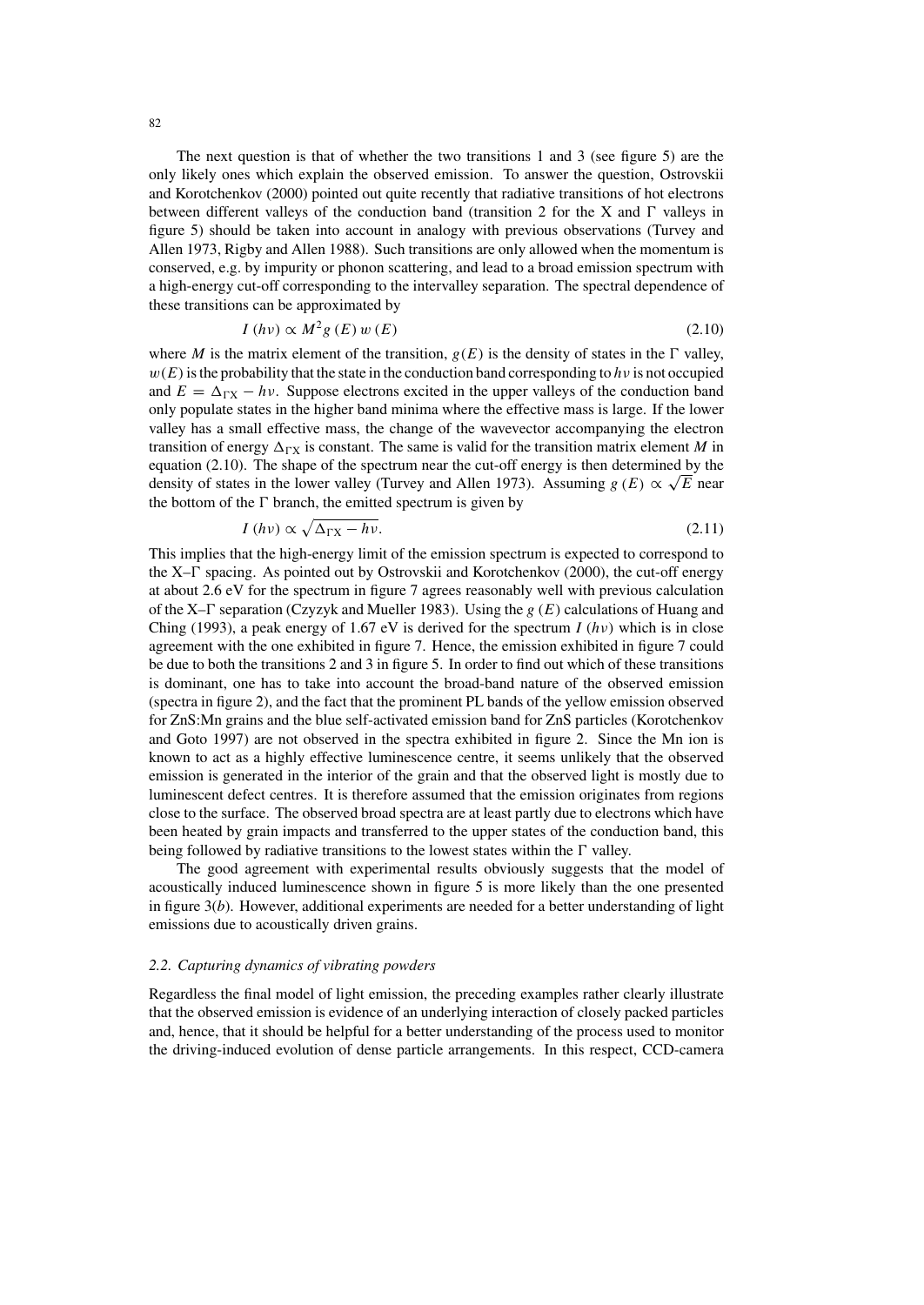



**Figure 8.** Evolution of the emission intensity cross section with driving amplitude at a given location on the illuminated surface (figure 1) of more packed ZnS:Mn grains ( $\eta \approx 0.43$ ). Panels (a), (b), (c) and (d) are taken at  $U$  denoted by arrows a, b, c and d, respectively in figure 10 (closed circles). After Korotchenkov and Goto (1999).

**Figure 9.** The same evolution as in figure 8, but with the grain mixture prepared under less packed initial conditions ( $\eta \approx 0.37$ ). Panels (a), (b), (c) and (d) are taken at  $U$  denoted by arrows a, b, c and d, respectively (open circles), in figure 10. After Korotchenkov and Goto (1999).

imaging is particularly useful because this technique can be used to image small emitting patterns with a spatial resolution close to the diffraction limit of visible light ( $\sim$ 1  $\mu$ m). The bright surface of a mixture of grains is characterized by spatially distributed spots that were imaged to produce two-dimensional snapshots of the surface colour (Korotchenkov and Goto 1997). The driving-induced evolution of the surface colour can then be serially monitored to observe the evolution of arbitrary cross sections of emission intensities which is a prerequisite for studying grain dynamics. Cumulative studies of acoustically induced luminescence are very helpful in developing these new techniques, which offer new possibilities for studying such luminescence phenomena and a better understanding of general trends.

One example supporting this view is shown in figures 8–10 for the case of more ( $\eta \approx 0.37$ ) and less packed ( $\eta \approx 0.43$ ) starting mixtures of grains. The intensities taken in the areas of enhanced emission appear to be roughly uniform at low driving amplitudes (figures  $8(a)$  and  $9(a)$ ), corresponding to the region ab for the computed total image emission intensity versus  $U$  in figure 10. At higher driving, when the driving plate is energized by values of  $U$  corresponding to the region bd of figure 10, the emitting patterns are essentially inhomogeneous  $((b)–(d)$ in figures 8 and 9). It is interesting to note that the average emission intensity exhibited by dashed curves in figures 8 and 9 reveals a considerably sharper increase over the illuminating pattern in more packed mixtures ((b)–(d) in figure 8) than in less packed mixtures ((b)–(d) in figure 9). Secondly, the largest variations in the emission intensity, shown by the solid lines in figures 8 and 9, occur across emitting patterns that achieve the greatest values in figures 8(c) and  $9(c)$ . At higher driving, above point c in figure 10, variations in emission intensities are considerably more suppressed in more packed mixtures (figure 8(d)) than in less packed mixtures (figure 9(d)).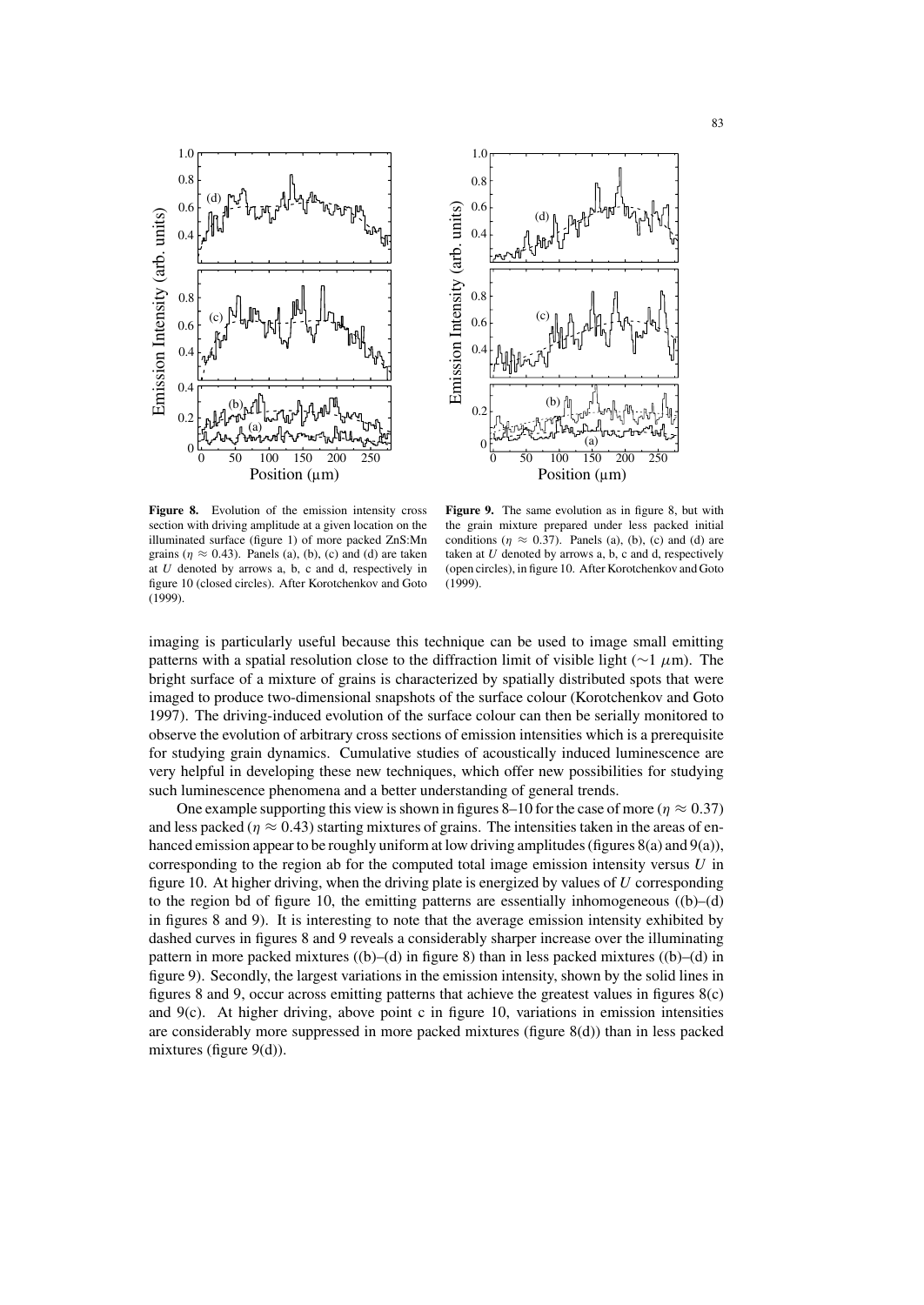

**Figure 10.** Logarithm of emission intensity I as a function of  $U<sup>4</sup>$ . Solid and dashed lines indicate fits to equation (2.16) by using data points at which they intersect (after Korotchenkov and Goto (1999)).

The precise functional form of the total emission intensity  $I$  versus driving voltage  $U$  is unknown. For our purpose, we may use the kinetic theory approach to granular flow (Haff 1983, Jenkins and Savage 1983). Within the framework of this simplified model, the pressure exerted by the driving  $LiNbO<sub>3</sub>$  plate is given by

$$
p \propto \frac{\Delta K}{\tau_{\text{col}} \left(2r\right)^2} \tag{2.12}
$$

where  $\Delta K \propto mV$  is the momentum transfer in a collision of two grains,  $\tau_{\text{col}} \propto \xi/V$  is the grain collision time and  $V$  is the average velocity of a grain near the plate. We then calculate the pressure  $p$  through

$$
p \propto \frac{U^2}{\xi} \tag{2.13}
$$

where U is the driving voltage amplitude (see figure 1). In writing equation (2.13), we have assumed that the grain velocity obeys the law

$$
V = 2\pi f A \propto U. \tag{2.14}
$$

The simplest assumption consistent with the implied grain collision-induced hypothesis of the production of light is that the emission intensity  $I$  is related to the pressure  $p$  by

$$
\ln I \propto p^2 \tag{2.15}
$$

which has previously been observed for the pressure-induced luminescence of ZnS phosphors (Alzetta *et al* 1962). Expressions for acoustically induced emission intensities can then be approximated in terms of the grain velocity and the voltage applied to the driving plate:

$$
\ln I \propto \frac{V^4}{\xi^2} \propto \frac{U^4}{\xi^2}.\tag{2.16}
$$

It seems rather reasonable that it is indeed the relaxation of density gradients (dashed curves in figures 8 and 9) and particle velocity distributions (solid lines in figures 8 and 9) that give rise to the behaviour that we are describing. Thus, the occurrence of agglomeration patterns with enhanced particle packing at acoustic driving leads to a considerable reduction in grain velocities  $V$ , which eventually leads to decreasing emission intensities with increasing driving voltage  $U$  (from equation (2.16)) and explains the saturation of the emission intensity exhibited in figure 10 above point c.

Returning to the set of experiments indicated in figures 8 and 9, we encounter a certain analogy: the reduction in  $V$  will evidently be most important for denser starting arrangements of the particles, i.e. for a more packed mixture. Consequently, a greatersuppression of the rapidly varying emission intensity is observed at high driving in a more packed mixture (solid line in figure  $8(d)$ ) compared to that in a less packed mixture (solid line in figure  $9(d)$ ). Furthermore,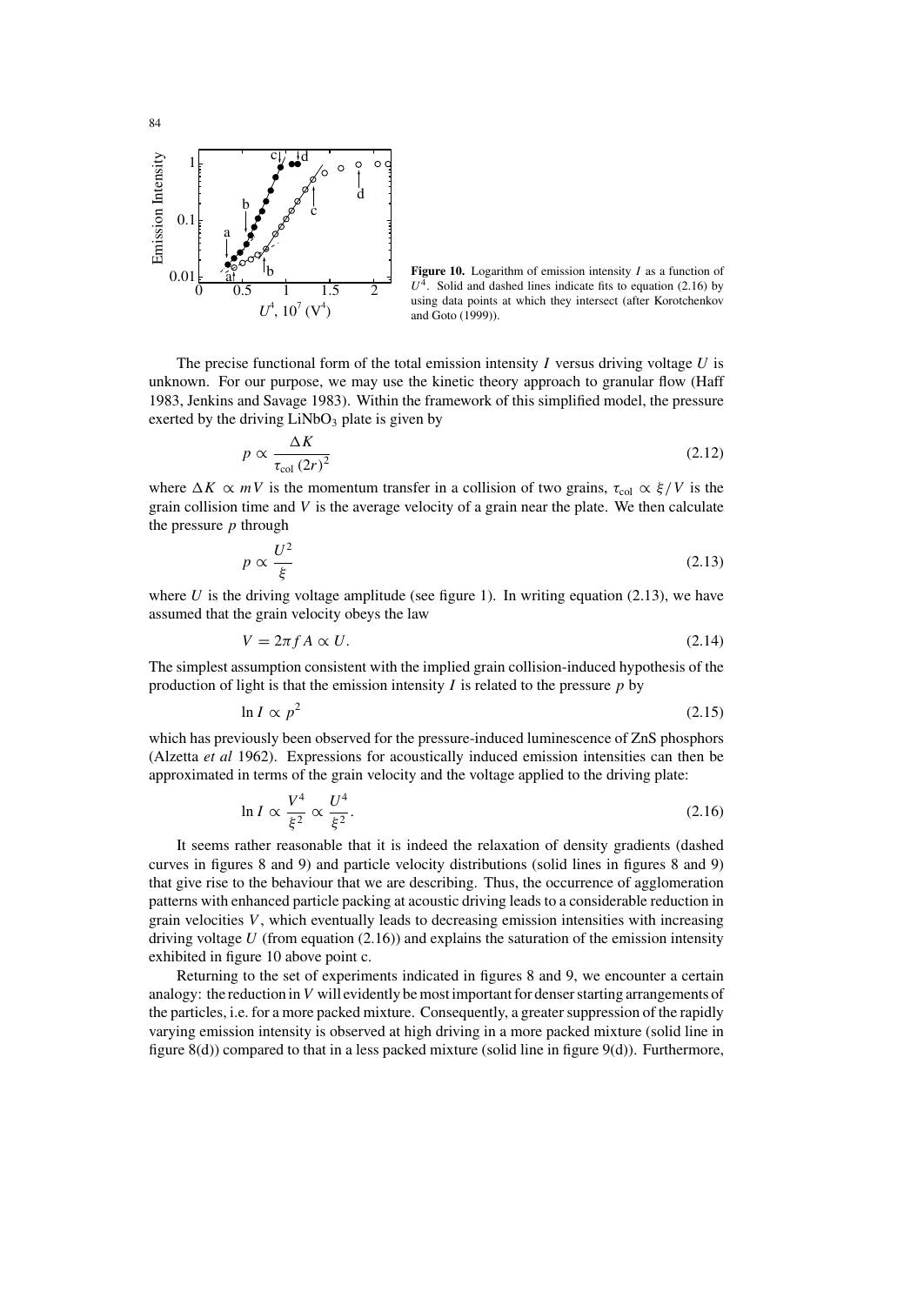as the reduction of grain velocities has greater effect in a more packed mixture, this would cause the emission intensity to rapidly saturate at sufficiently high driving. In contrast, a more gradual saturation of the emission intensity is expected in a less packed mixture. This obviously accounts for the difference between the two curves in figure 10 above points  $c$ . Moreover, we conclude from the preceding discussion that the emission intensity rapidly increases at a distance of about 50  $\mu$ m across the emitting pattern in a more packed mixture (dashed lines in figures 8(c) and (d)) whereas the more gradual enhancement observed at a distance of about 200  $\mu$ m is seen in a less packed mixture (dashed lines in figures 9(c) and (d)). This may again be explained by the qualitative picture given above.

Indeed, the viscosity movement of grains would lead to a rapid compaction of more packed mixtures across the wave axis with a subsequent rapid enhancement in the average emission intensity due to the rapid decrease in  $\xi$  (see equation (2.16)). The driving-induced grain movement is probably greater in a less packed mixture compared with that in a more packed mixture, thus explaining a gradual increase in the average emission intensity across the pattern seen in figures  $9(c)$  and (d).

The kinetic aspects of the mechanism hypothesized here can be checked experimentally by analysing the evolution of the emission intensity both spatially integrated and spatially resolved after the drive issuddenly switched on and off. Resultsrecently reported by Korotchenkov and Goto (1999) illustrate that the dense particle arrangements produced in acoustic fields relax only gradually with time, thus resembling the problem of packing in a vibrating bed.

Summarizing, we conclude that the measurement technique presented here does indeed make vibrational excitations in granular media accessible.

#### **3. Acoustically driven PL in quantum wells**

#### *3.1. Influencing radiative decays of excitons*

Since the exciton relaxation processes in quantum wells are our prime concern, we will first present a simple picture which is designed to predict how these processes can be affected by acoustic driving. The kinetics of exciton formation and recombination in QW systems has been extensively studied in recent years (Hegarty *et al* 1982, Feldman *et al* 1987, Ridley 1990, Zachau *et al* 1991, Runge *et al* 1995, Umlauff *et al* 1998). In situations in which excitons are not screened out, photoexcited electrons and holes tend to form excitons rather rapidly. These delocalized excitons relax and lose kinetic energy by inelastic scattering, which implies that the relaxation time for this process is typically of the order of 100 ps as obtained from the rise time of the PL (Damen *et al* 1990). Subsequently, the relaxed excitons either decay radiatively or are converted into localized excitons by being trapped in potential fluctuations.

Let  $L_z$  be the quantum well width, where the subscript z refers to the direction normal to the QW plane, i.e. to the xy-plane. When  $L_z$  is decreased to about 100 Å, discrete levels are developed from bulk allowed valence and conduction bands due to size quantization. On decreasing the thickness of a QW, the energy gap increases approximately as  $\Delta_{\rm QW} \propto L_z^{-2}$ . The presence of electrons and holes gives rise to excitonic states with the exciton binding energy  $E_{\text{ex}}$  exhibiting changes due to spatial fluctuations of the local well width ( $E_{\text{ex}} \propto a_B^{-2}$  ( $L_z$ ),  $a_B$  being the exciton radius) and a heterointerfacial disorder; see figure 11. The variation of the binding energy and the coherence length  $L$  of the exciton causes the luminescence decay constant τ<sub>PL</sub> to change as (Feldman *et al* 1987)

$$
\tau_{\rm PL} \propto \frac{1}{E_{\rm ex} L^2}.\tag{3.1}
$$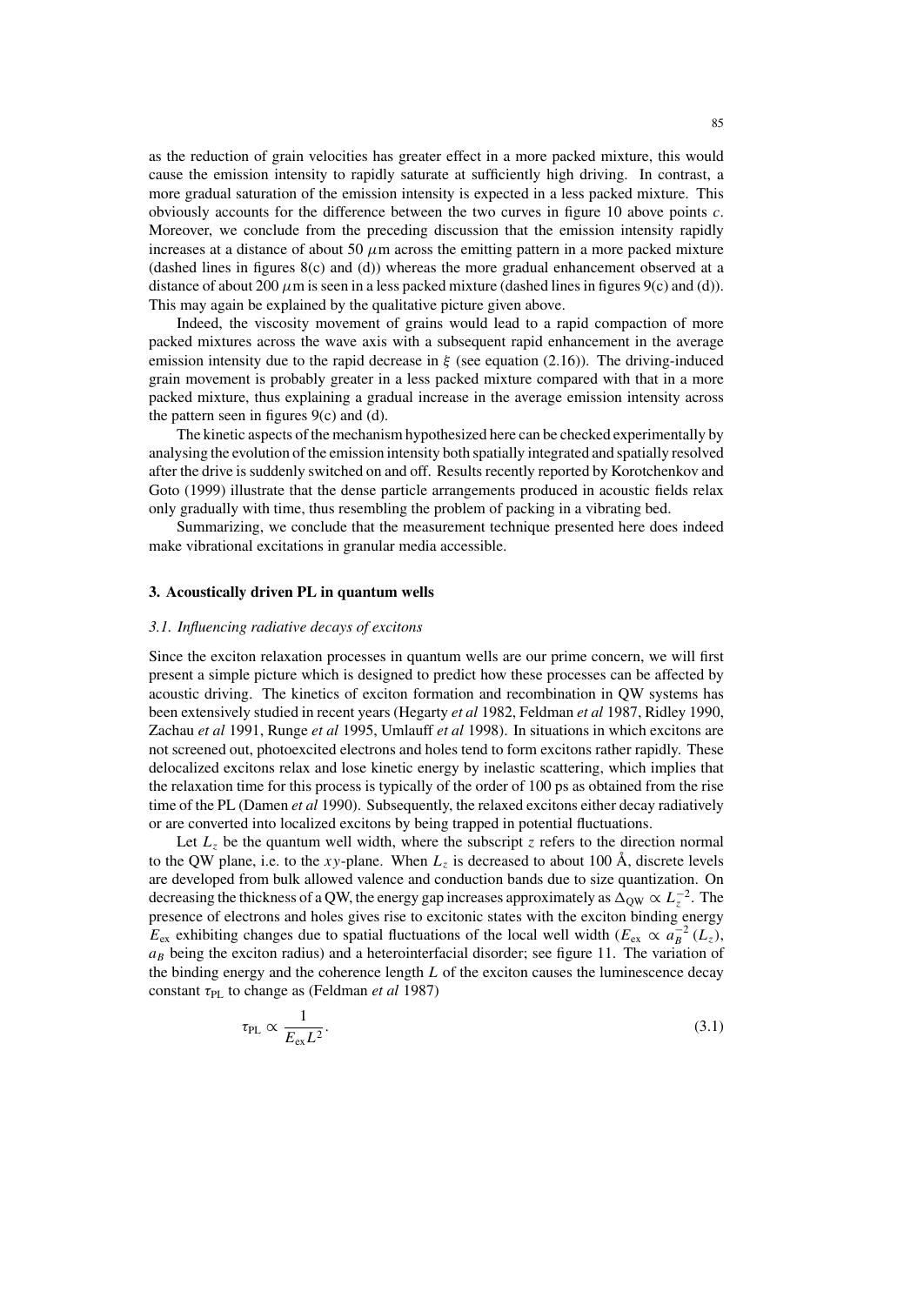



**Figure 11.** A schematic picture showing the spatial fluctuation of  $E_{ex}$  in the xy-plane of a quantum well.

**Figure 12.** An illustrative picture showing the storage of photoexcited electrons (e) and holes (h) in the moving piezoelectric potential  $\varphi_{\text{SAW}}$  of the SAW.



**Figure 13.** Time-integrated intensity of the exciton PL peaked at about 1.368 eV in a single 10 nm wide InGaAs/GaAs QW structure as a function of the applied acoustic power (a description of the typical experimental device which has been used to provide the driving effect can be found in Tabib-Azar and Das (1987) and Wixforth *et al* (1989)). The IDT is operating at a centre frequency  $f_{SAW} = 840 \text{ MHz}$ . The screening of the lateral piezoelectric fields by the semitransparent metallized layer results in a partial recovery of the PL signal.

There is always a local minimum at  $x = x_1$  (see figure 11) contributing to a radiative transition of energy  $hv_{\text{ex}} = \Delta_{\text{QW}} - E_{\text{ex}}(x_1)$ , implying that the resulting PL spectrum broadens on the high-energy side. If this is the global minimum of  $E_{\text{ex}}$  (at  $x = x_2$  in figure 11), it determines the low-energy side of the PL spectrum.

It is rather evident from this schematic picture that localized excitons may relax by phononassisted tunnelling or thermally activated hopping between localized sites, and that the exciton relaxation can be described by a diffusion formalism (Powell and Soos 1975, Ridley 1990, Runge *et al* 1995). The following question then arises: how can the acoustic driving vary the exciton relaxation, and, in particular, the exciton recombination kinetics? If the moving piezoelectric potential  $\varphi_{\text{SAW}}$  of the SAW is increased, the excitons polarize and finally dissociate into individual electrons and holes suppressing the exciton luminescence. The free carriers are separated at most by half a wavelength of the SAW,  $\lambda_{SAW}/2$ , as shown in figure 12 and transported by the travelling wave propagating along the plane of a QW. On employing a multi-frequency interdigital transducer (IDT) and considering the PL quenching shown in figure 13, the acoustic nature of the driving effect becomes quite evident. As the frequency is varied, the decrease of the PL signal directly maps the frequency response of the IDT. To mediate between the influences of the different piezoelectric field polarizations, a thin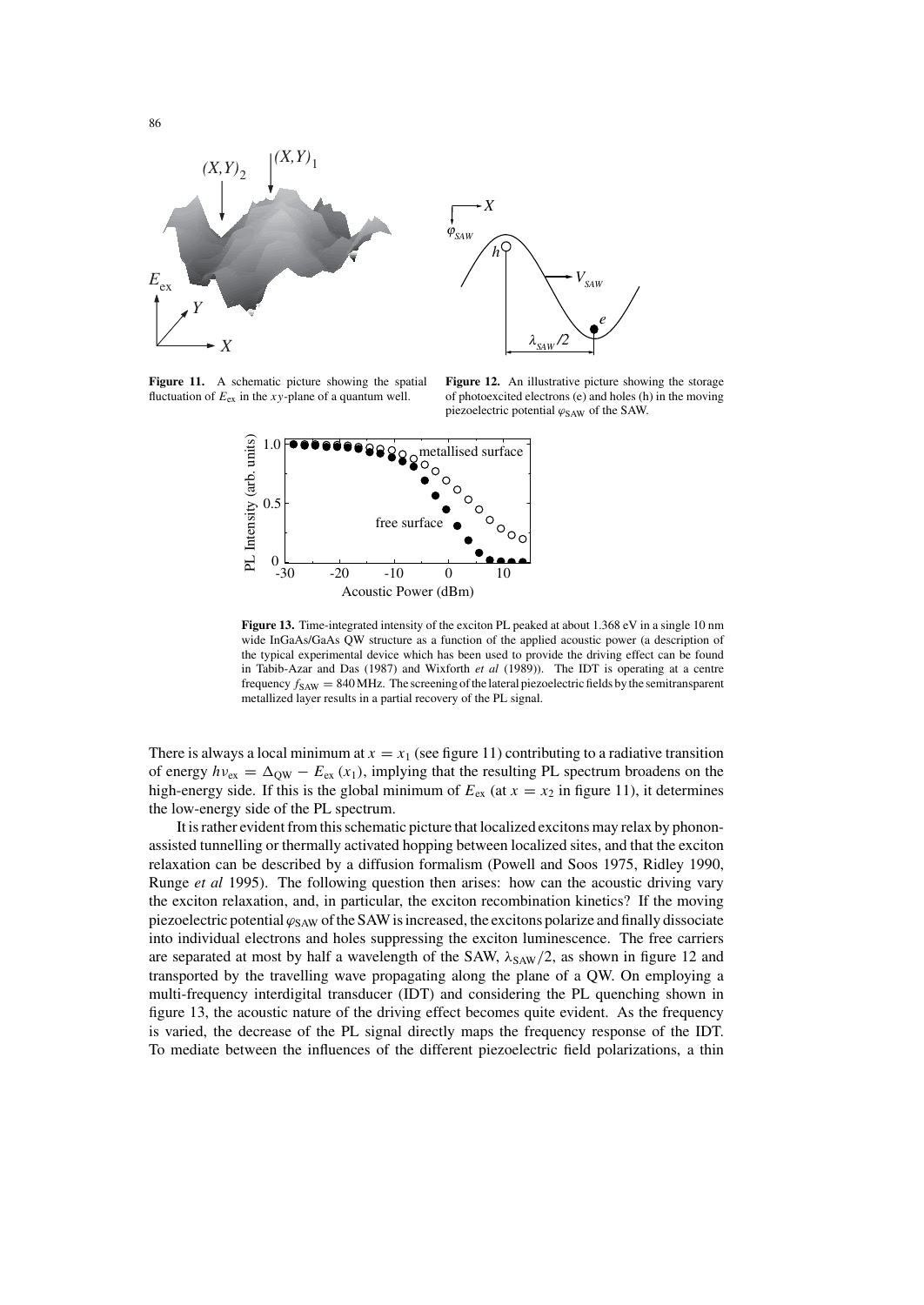

**Figure 14.** Levels of localized (LEX) and delocalized (DEX) excitons, as well as free electrons (FE) in the potential well approximated by a QW background and a trapping potential well. The resulting PL spectra  $I(E)$  are centred around the energy of a nominally deep localized state. The hatched area illustrates the distribution of localized states in the well (Korotchenkov *et al* 1999).

semitransparent metallized layer can be placed on part of the sample which readily screens the lateral components of the field imposed by the SAW. The screening resultsin a partial recovery of the exciton luminescence as indicated in figure 13.

In the most general case, the acoustic driving effect is quite complex and the localized excitons may be partitioned into detrapped mobile states and spatially separated electrons and holes, asillustrated by upward-pointing arrowsin figure 14. These mobile carriers are then free to diffuse and to drift in the moving electric field of the SAW, until they become trapped and relocalized in lower-energy states (downward-pointing arrows in figure 14) with a subsequent increase in the binding energy  $E_{\text{ex}}$ . If the trapping probability is low, the most important consequence is that the mobile carriers have a chance of being transported over macroscopic distances. Deliberate screening of  $\varphi_{\text{SAW}}$  then restores electron–hole pairs into excitons which triggers the radiative recombination and allows  $\mu$ s-prolonged recombination times. Without screening, the excitons change their spectral distribution when relaxing to lower energy (spectra  $I(E)$  in figure 14) and the PL decay is effectively varied by the driving. This issue divides the domain of acoustically driven exciton luminescence effectsinto two qualitatively extreme cases and both have recently been addressed by Rocke *et al* (1997) and Korotchenkov *et al* (1999).

We now turn from our somewhat abstract considerations to a few examples which highlight specific properties of acoustically driven luminescence of excitons in QW systems. Let us first consider the case when the PL in ZnSe/ZnS and InGaAs/GaAs QWsis driven by a piezoelectric field of the SAW. We start by considering three identically grown samples that contain ZnSe single QWs, three, five and seven monolayers (ML) thick, sandwiched between ZnS cap and barrier layers (Yao *et al* 1991). As expected, the peak position and the width of the timeintegrated luminescence are dependent on the QW thickness. Thus, the peak energy  $h v_{\text{ex}}$ increases with decreasing well width  $L_z$ , as does the PL peak width; the latter observation could well be a consequence of the fact that energy fluctuations of localized excitons resulting from enhanced heterointerfacial disorder are much larger in thinner QWs than in thick ones.

How the driving field leads to the quenching of the PL lines is illustrated in figure 15. The figure compares the time-integrated PL intensity in the 5 ML QW as a function of the driving amplitude for two different excitation energies: 4.0 eV (closed circles) and 3.5 eV (open circles). The key point of this experiment is the fact that the first photon energy is above the band gap of ZnSe (2.8 eV) and ZnS (3.8 eV), while the second energy is smaller than the one needed to optically generate free carriers in ZnS layers.

At least two dominant mechanisms can be proposed to explain the quenching effect. The first mechanism involves thermal effects of the driving that could lead to thermal ionization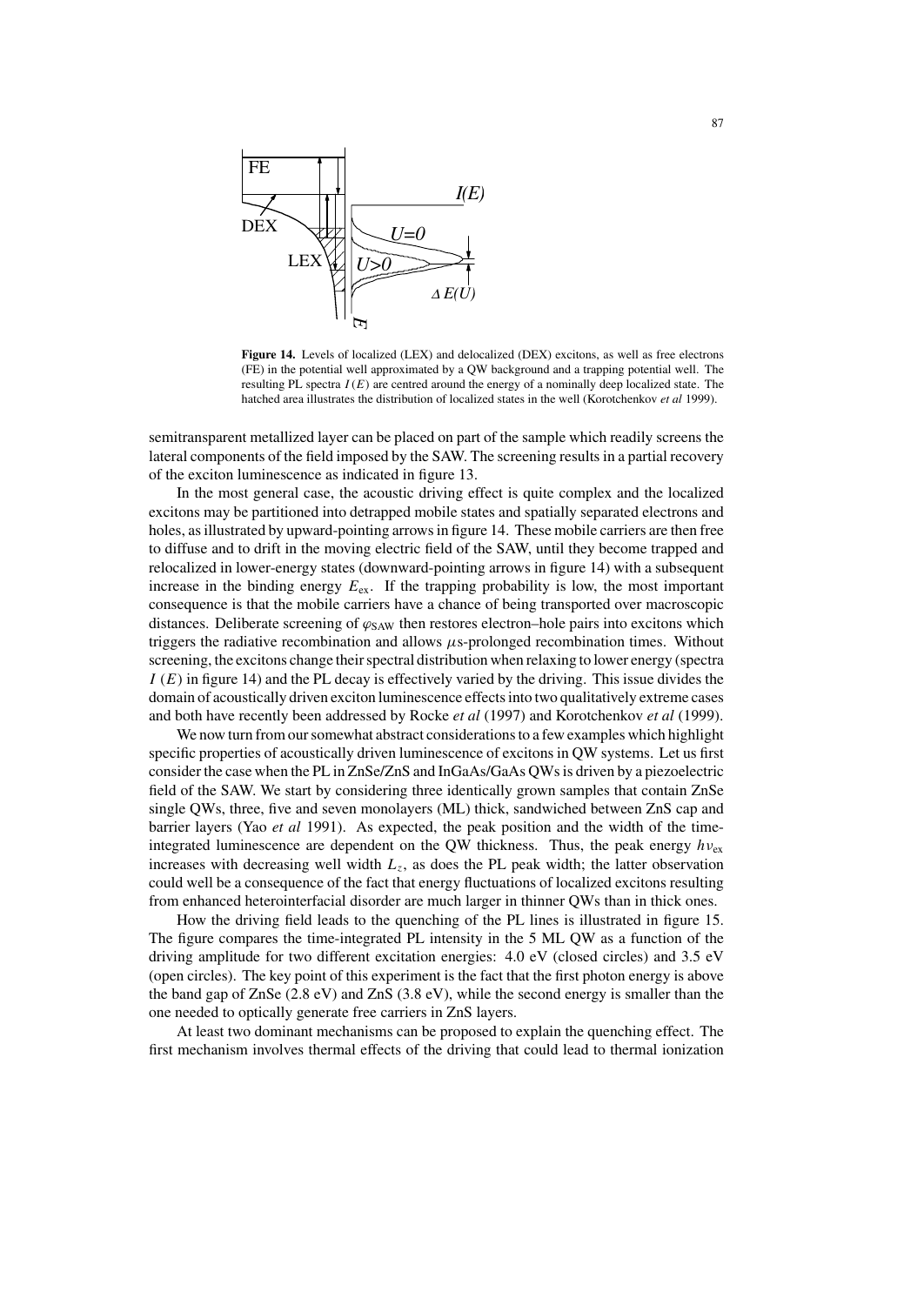

**Figure 15.** Time-integrated PL intensities of the 5 ML QW versus driving amplitude. The PL has been excited by photon energies of 4.0 eV (closed circles) and 3.5 eV (open circles), respectively (Korotchenkov *et al* 1999).

of excitons. Recent studies tried to clarify the role of the heating effect in acoustic driving techniques (Ostrovskii and Lysenko 1982, Korotchenkov and Grimmeiss 1995, Rocke *et al* 1997, Zhuravlev *et al* 1997, Korotchenkov *et al* 1999) and showed that this mechanism may not be relevant in experiments in which special care is taken to avoid sample heating. Thermal quenching of excitons is expected to be independent of the energy of the exciting light. However, comparing the closed and open measurement points in figure 15, it is quite evident that this assumption is not in agreement with the experimental observations.

The second mechanism is based on the assumption that the driving electric field suppresses the PL. A variety of methods have been applied to the problem of calculating the static electric field effects on excitons(Blossey 1970, 1971, Mendez *et al* 1982, Bastard *et al* 1983, Miller *et al* 1985). Numerical estimates recently performed by Rocke *et al* (1997, 1998) and Korotchenkov *et al* (1999) support these assumptions by providing additional evidence which shows that acoustically driven exciton quenching is indeed an electric field effect.

Better insight into this issue is obtained by implementing the field-induced tunnelling ionization of excitons (Rocke *et al* 1998). The authors' prescription is that the tunnelling ionization time  $\tau_{ion}$  of excitons can be estimated at a given acoustic power and can then be compared with  $\tau_{PL}$ . For example, the free-exciton PL in InGaAs/GaAs quantum wells is effectively quenched at the SAW power  $P = -1$  dB m. The electric field accompanying the SAW is elliptically polarized in the sagittal plane of the wave and an order-of-magnitude estimate of the in-plane electric field  $F_{\parallel}$  gives 1 kV cm<sup>-1</sup> at the given SAW power. Applying a two-dimensional exciton in a static electric field to our problem yields the exciton ionization time (Miller *et al* 1998)

$$
\tau_{\rm ion} \approx \frac{1}{128\sqrt{\pi}} \frac{h}{R_y} \sqrt{\frac{eF_{\parallel} a_B}{R_y}} \exp\left(\frac{8\pi}{3} E_{\rm ex} \frac{\sqrt{2\mu E_{\rm ex}}}{heF_{\parallel}}\right) \tag{3.2}
$$

where  $R<sub>y</sub>$  is the Rydberg energy, e is the electron charge and  $\mu$  is the in-plane reduced effective mass. Inserting appropriate numbers gives  $\tau_{ion} \approx 0.35$  ns (Rocke *et al* 1998) which is smaller than  $\tau_{PL} \approx 0.4$ –1.2 ns (Feldman *et al* 1987, Aksenov *et al* 1995), thus indicating that the tunnelling ionization of excitons is physically feasible in acoustic fields.

Better insight emerged during the last few years from the fact that it is now possible to directly observe the driving-induced dissociation of excitons in quantum wells. In one of these experiments, acoustic pump-and-probe techniques (Rocke *et al* 1998) were used in a rather unique combination. By implementing these techniques and employing two SAWs propagating perpendicularly to each other, the authors were able to show that the sheet conductivity of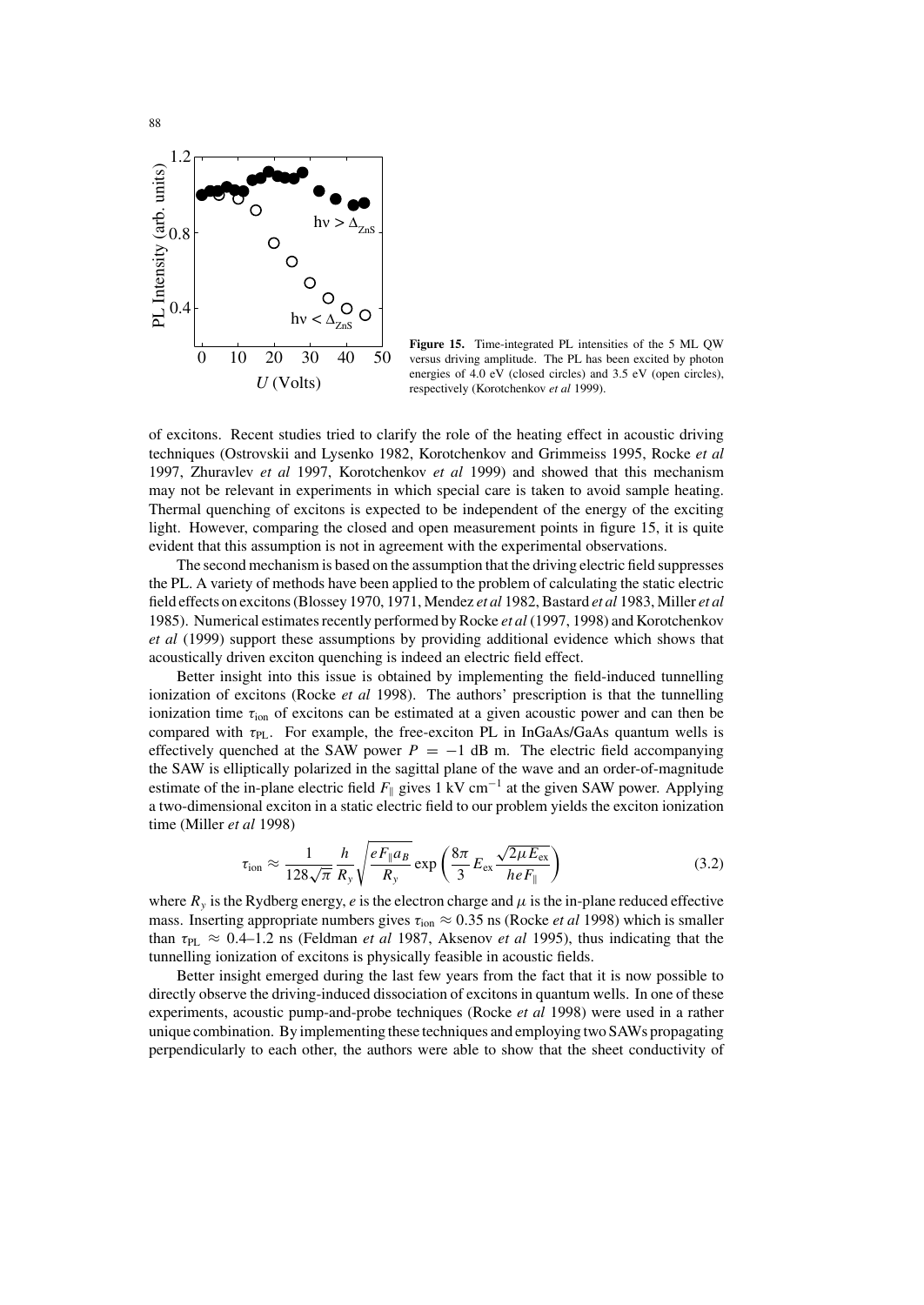

**Figure 16.** Typical transmitted intensity  $P_4$  of the probe SAW (upper trace) and exciton PL intensity (full circles) versus pump SAW intensity  $P_1$ . Upper inset: a schematic diagram of the sample design. The active area of the 10 nm  $In<sub>0.15</sub>Ga<sub>0.85</sub>As QW$  on the GaAs substrate was etched into a cross-shaped mesa. The pump-and-probe SAWs were generated by applying 420 and 840 MHz frequency voltage to the IDTs  $IDT<sub>1</sub>$  and  $IDT<sub>3</sub>$ , respectively. The transmitted probe SAW was detected by the IDT IDT<sub>4</sub>. Optical excitation was performed at the centre of the mesa (dark area). After Rocke *et al* (1998).

free carriers in a QW is affected by the field-induced exciton dissociation (cf upper inset in figure 16). From previous data on the interaction of SAWs with two-dimensional electrons in heterostructures, it is known that SAW attenuation provides a very convenient method of probing free electrons and holes (Wixforth *et al* 1986, 1989, Rocke *et al* 1994, Shilton *et al* 1995, Talyanskii *et al* 1997). The SAW attenuation coefficient  $\Gamma_{SAW}$  can be expressed in terms of the two-dimensional conductivity σ (Wixforth *et al* 1989):

$$
\Gamma_{\text{SAW}} = k \frac{K_{\text{eff}}^2}{2} \frac{\sigma/\sigma_M}{1 + (\sigma/\sigma_M)^2}.
$$
\n(3.3)

Here  $k = 2\pi/\lambda_{SAW}$  is the wavevector of the SAW,  $K_{\text{eff}}$  is the effective piezoelectric coupling coefficient for surface waves and  $\sigma_M$  is the critical conductivity yielding maximum attenuation. Hence, the most telling information on the increase in free-carrier concentration is found from the decrease in the intensity of the probe SAW.

This behaviour is clearly seen in the experiment performed by Rocke *et al* (1998) (cf figure 16). At low pumping power levels  $P_1$ , the probe SAW remains nearly unaffected by the pump wave, and so does the exciton PL intensity. At higher pumping power level, the authors' model predicts that the decrease in the PL intensity owing to the ionization of excitons should be accompanied by an increase in  $\Gamma_{SAW}$  with increasing  $\sigma$  (equation (3.3)). This increase is expected to cause a drop in the probe SAW intensity which is in perfect agreement with the experimental data exhibited in figure 16. As soon as the pump SAW  $P_1$ reaches  $-10$  dB m, the probe intensity  $P_4$  drops abruptly. Simultaneously, the PL intensity starts to be quenched as illustrated by the lower inset in figure 16.

Rocke *et al* (1998) argued that the probability of exciton ionization due to field-induced tunnelling process is considerably enhanced at pumping powers  $P_1$  > −6 dB m which corresponds to a lateral piezoelectric field strength larger than 600 V cm<sup>-1</sup>. This is consistent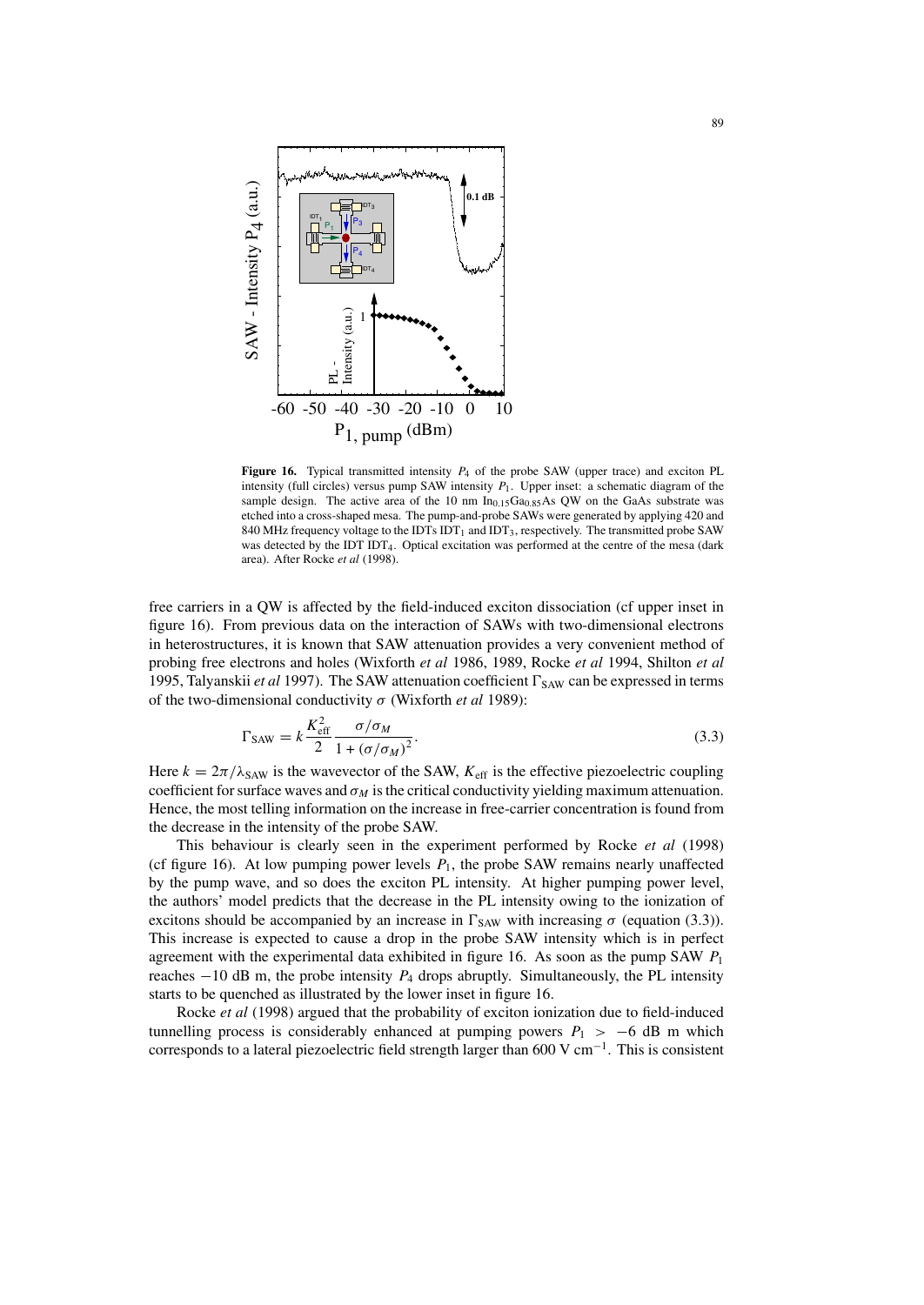



**Figure 17.** Transient PL intensities from QWs at photon energies 3.052, 3.097 and 3.138 eV for the 7 ML (*a*), 5 ML (*b*) and 3 ML (*c*) wells, respectively, after picosecond excitation at 4.0 eV at  $t \approx 200$  ps. The dotted and solid curves correspond to  $U = 0$  and 45 V, respectively. After Korotchenkov *et al* (1999).

with the onset of the transmitted probe intensity observed above  $P_1 > -6$  dB m. It should be noticed that, under these conditions, the sheet conductivity  $\sigma$  approaches values which are comparable to or greater than  $\sigma_M$  in equation (3.3). Thus, the onset of the absorption coefficient  $\Gamma_{\text{SAW}}$  is well described by the screening of the driving piezoelectric field due to free carriers which reduces the interaction of the probe SAW and the carriers quite considerably.

The exciton relaxation in the driving electric field is commonly visualized by employing time-resolved optical measurement techniques. Time-resolved PL measurements of three different ZnSe/ZnS samples are contrasted in figure 17. The initial decay of the 7 and 5 ML QWs (dotted curves in figures  $17(a)$  and  $(b)$ , respectively) is well described by the fast exponential decay over an intensity range of about one order of magnitude and exhibits long-lived nonexponential tail emissions which exist on a timescale of nanoseconds, and with an intensity about one decade lower than the fast emission process. For the 3 ML QW, shown in figure 17(*c*), the dotted curve closely resembles a single-exponential decay over the range from about 400 to 1400 ps. Obviously, for increasing driving amplitudes, the fast-decaying emissions become much faster. They are accompanied by a relative increase in the long-lived tail of the PL at time instants greater than that marked by arrows for the solid curves in figures 17(*a*) and (*b*).

The exciton relaxation mechanism discussed above is clearly reflected in the data of figure 17. For example, the spatial coherence of the localized excitons is to a large extent bound to the coherence length  $L$  which is determined by lateral dimensions of randomly distributed localized interface states (Akiyama *et al* 1994). This is clearly manifested by the enhanced  $\tau_{PL}$  of the 3 ML QW compared to that of the 7 and 5 ML QW (dotted curves in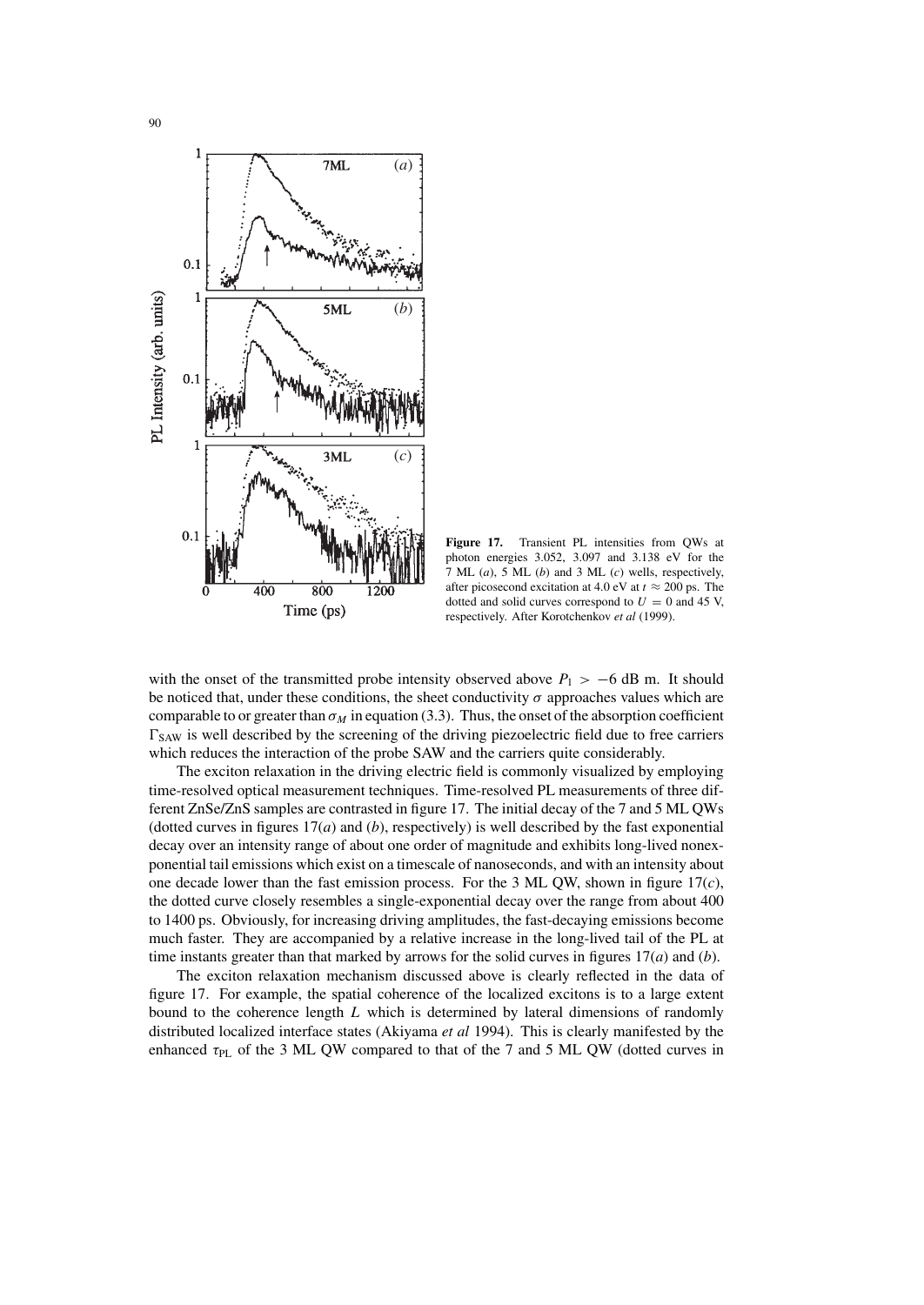

**Figure 18.** PL intensity of a single 10 nm wide  $In_{0.15}Ga_{0.85}As$  QW sandwiched between GaAs buffer and cap layers (upper face in the inset) as a function of time after SAW excitation. The inset illustrates the experimental set-up. The active area of the sample is formed on a (100) GaAs substrate and etched into a mesa with an IDT at its end. At  $t = 0$  a 200 ns long rf pulse at  $f_{SAW}$  = 840 MHz applied to IDT generates a SAW packet with an acoustic power of 13.5 dB m. At  $t = t_1$  and  $x = x_{in}$ , the potential extrema of the SAW are filled with photogenerated electron– hole pairs which are transported at sound velocity to a semitransparent metallized layer at  $x = x_{out}$ . Here, the deliberate screening of the piezoelectric potential modulation lifts the spatial separation of the carriers and restores radiative recombination at  $x = x_{\text{out}}$  and  $t = t_2$ . The duration of the rf pulse and the laser pulse are indicated in the lower part. After Rocke *et al* (1997).

figure 17). The nonexponential decay of the tails in figures 17(*a*) and (*b*) may in fact be due to the relaxation of excitons by spatial diffusion within the QW plane. If this is true, the acoustically driven shortening of the PL decays, at time instantssmaller than that marked by the arrows in figures 17(*a*) and (*b*), gives evidence of an increased  $E_{ex}$  (see equation (3.1)), which in turn is supported by the experimentally observed spectral changes exhibited in figure 14. Also, the relocalization of excitons to lower-energy sites by the drift-diffusion motion within the QW may not be important in a thin 3 ML QW, which is evidenced by the absence of a nonexponential tail PL in figure  $17(c)$ . In contrast, the driving-induced drift diffusion in the 7 and 5 ML QWs is illustrated by enhanced nonexponential decays in figures 17(*a*) and (*b*).

#### *3.2. Implementing photonic memories*

The final signatures of acoustically driven PL in QWs, that we wish to discuss here, are those taken with InGaAs/GaAs structures. This implies that we now turn to a somewhat different understanding of the driving effect which is observed in samples with small concentrations of trapping centres. A surprisingly new phenomenon that is conceptually of great importance has been observed by Rocke *et al* (1997). The principal idea of the experiment is shown and described in figure 18. The SAW pulse of 200 ns width is generated by an IDT at time  $t = 0$ and travels across the QW plane. At about  $t = t_1$ , the SAW pulse is centred at the point  $x = x_{\text{in}}$ where a laser pulse produces e–h pairs. In the absence of driving, exciton luminescence is detected in the QW. The luminescence is effectively quenched by the electric field of the SAW due to the dissociation of excitons into e–h pairs. The dissociated pairs are transferred to the potential wells associated with the travelling wave (see figure 12), and the stored charges are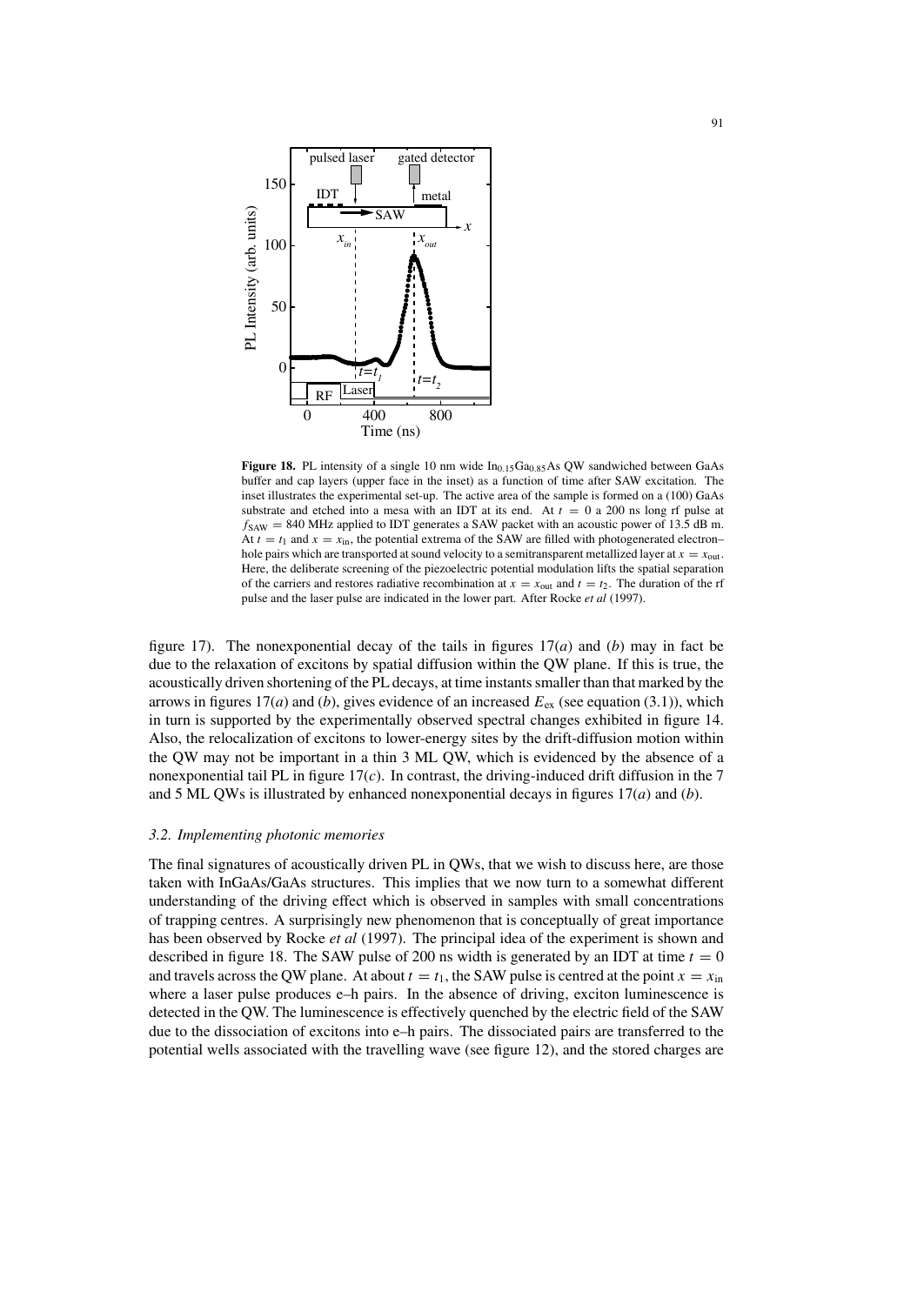

**Figure 19.** PL intensity as a function of the acoustic power  $P_2$  from IDT<sub>2</sub> for a constant acoustic power  $P_1 = +5.5$  dB m. The insets illustrate the storage of excitons in the SAW potential. The frequency of the SAWs  $f_{SAW1} = f_{SAW2} = 840$  MHz (after Rocke *et al* (1997)).

transported over macroscopic distances at the velocity of the SAW. We thus have a fascinating system with a transport channel of  $x_{out} - x_{in} = 1$  mm representing an optical delay line with a charge storage time  $t_s \approx 350$  ns provided that the SAW velocity  $V_{SAW}$  is 2.865  $\times$  10<sup>3</sup> m s<sup>-1</sup>. After the delay time, the SAW pulse reaches the point  $x = x<sub>out</sub>$  where the SAW fields are screened by a metal layer inducing radiative recombination of the e–h pairs which are restored from the SAW packet. As seen in figure 18, strong PL is observed about 650 ns after the SAW pulse is launched, which roughly corresponds to a 350 ns delay between the excitation and the emission of light.

These experiments have been of great importance for testing different models of acoustically driven luminescence and exploring the optical delay lines operating at sound velocities. The interference of two SAWs can provide additional insight into these new results. In this particular case, two SAWs are launched using an opposite pair of IDTs, IDT<sub>1</sub> and IDT<sub>2</sub>, similar to those illustrated in the inset of figure 16. The colliding SAWs create a lateral potential modulation which is oscillating in time and space. The acoustic power, generated by IDT<sub>1</sub>, levels up to  $P_1 = +4.5$  dB m which corresponds to about 50% quenching of the PL intensity. The power  $P_2$  is varied. If  $P_2 < P_1$ , SAW<sub>1</sub> is effectively trapping and transporting the photogenerated electron–hole pairs(left inset in figure 19). When  $P_2 = P_1$ , the waves interfere and produce a standing-wave pattern (right inset in figure 19). For the standing-wave geometry, the spatial separation of electrons and holes is lifted, which results in enhanced recombination probabilities and recovered PL signals. Further increase in  $P_2$  ( $P_2 \approx P_1$ ) leads to decreased PL intensity as long as SAW<sub>2</sub> effectively reduces the recombination probability by spatially separating the e-h pairs. This is clearly seen in figure 19 at  $P_2 \gtrsim 5$  dB m.

These observations provide a better understanding of acoustically tunable lateral potential modulation in the plane of a quantum well and suggest storage of light for an appreciable amount of time. In a storage cell, light energy can be locally accumulated and stored for microseconds by converting it into spatially separated electron–hole pairs. At a given time, the light may be re-emitted from the cell in a short flash by triggering the radiative recombination processes. The variable delay times can be tailored by the piezoelectric potential of the SAW or by a low-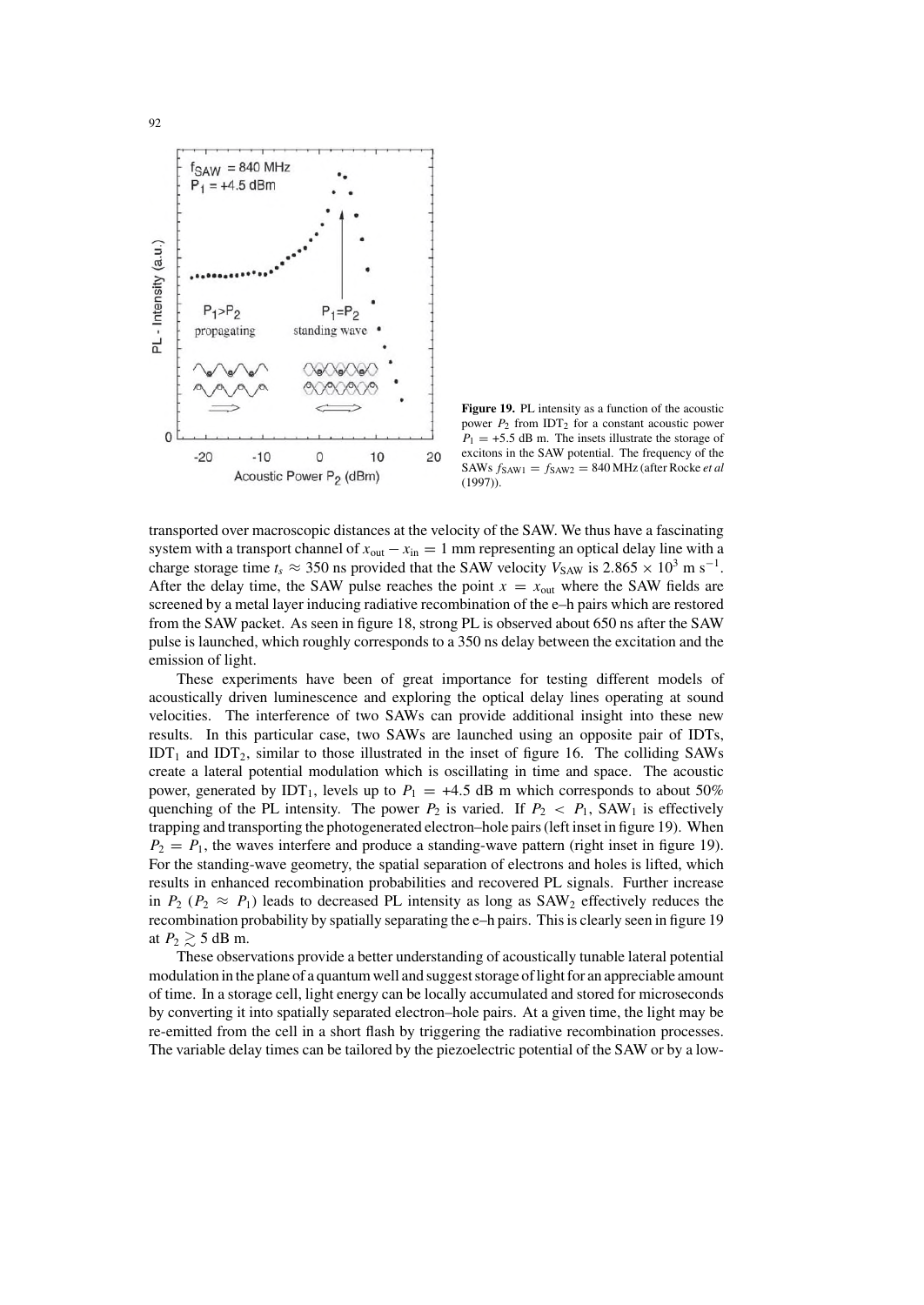

**Figure 20.** Time-delayed PL intensity I versus storage time  $t_s$  in a GaAs/AlAs quantum well.  $I_0$ : PL intensity at  $t_s = 0$ . From Zimmermann *et al* (1999).

voltage-induced lateral electrostatic potential implemented on a patterned chip (Zimmermann *et al* 1999). Similarly to electronic memory devices, the cell should act as an optical memory for storage or delay of selected optical bits.

There is a problem for storage over an arbitrarily chosen time period due to the gradual loss ofthe photogenerated and trapped carriers along the travelling distance, because of nonradiative recombination of the storage charge. This question has been extensively addressed previously (Rocke *et al* 1997, Zimmermann *et al* 1999) and large storage times, in excess of several tens of microseconds, are currently considered to be feasible. The supporting evidence is given in figure 20. Shown here isthe intensity of the delayed light flash as a function of the storage time  $t_s$ . In this experiment, a low-intensity photonic signal was accumulated in the cell over long time intervals and then released in a single bright short flash. This data array was restricted to storage times of about 35  $\mu$ s, and the released signal was well above the noise level. On optimizing the sample design, the storage time seemsto grow, and it istherefore not unrealistic to believe that  $t_s \approx 100 \mu s$  and even higher values can be obtained.

These experiments had a pronounced impact on our intention of further exploiting the technique developed for optical signal processing.

#### *3.3. Pumping microcavities*

Recent progress in the development of nanometre-sized semiconductors has led to numerous studies of quantum wells, quantum wires and quantum dots as candidates for laser media use. Among these, quantum wires and quantum dots are of particular interest because they can be completely embedded in micrometre-sized optical microcavities. Due to quantum confinement, the optical emission strength of a low-dimensional semiconductor is concentrated into a narrow frequency range, and, because of a wavelength-sized optical microcavity, all the light is channelled into a single emission mode.

It is therefore presumed that the acoustically driven modulation superlattices described above allow a completely new way of integrating conventional optical microcavities and quantum wire (or even quantum dot) structures which will result in a highly efficient light emission. By tuning the frequency of the driving wave, the emission parameters are easily varied.

Since the SAW is able to deliver electrons and holes periodically, it is crucial to realize that this technique can be used to pump periodically a localized array of quantum dots or even a single dot. The first insights into this topic were provided by Wiele *et al* (1998). The principal finding is pictured in figure 21. A quantum dot is achieved by a stressor that provides a local potential minimum in the quantum well underneath. A 10–30 nm sized stressor dot is believed to result in a potential depth of about 100 meV for electrons and 50 meV for holes.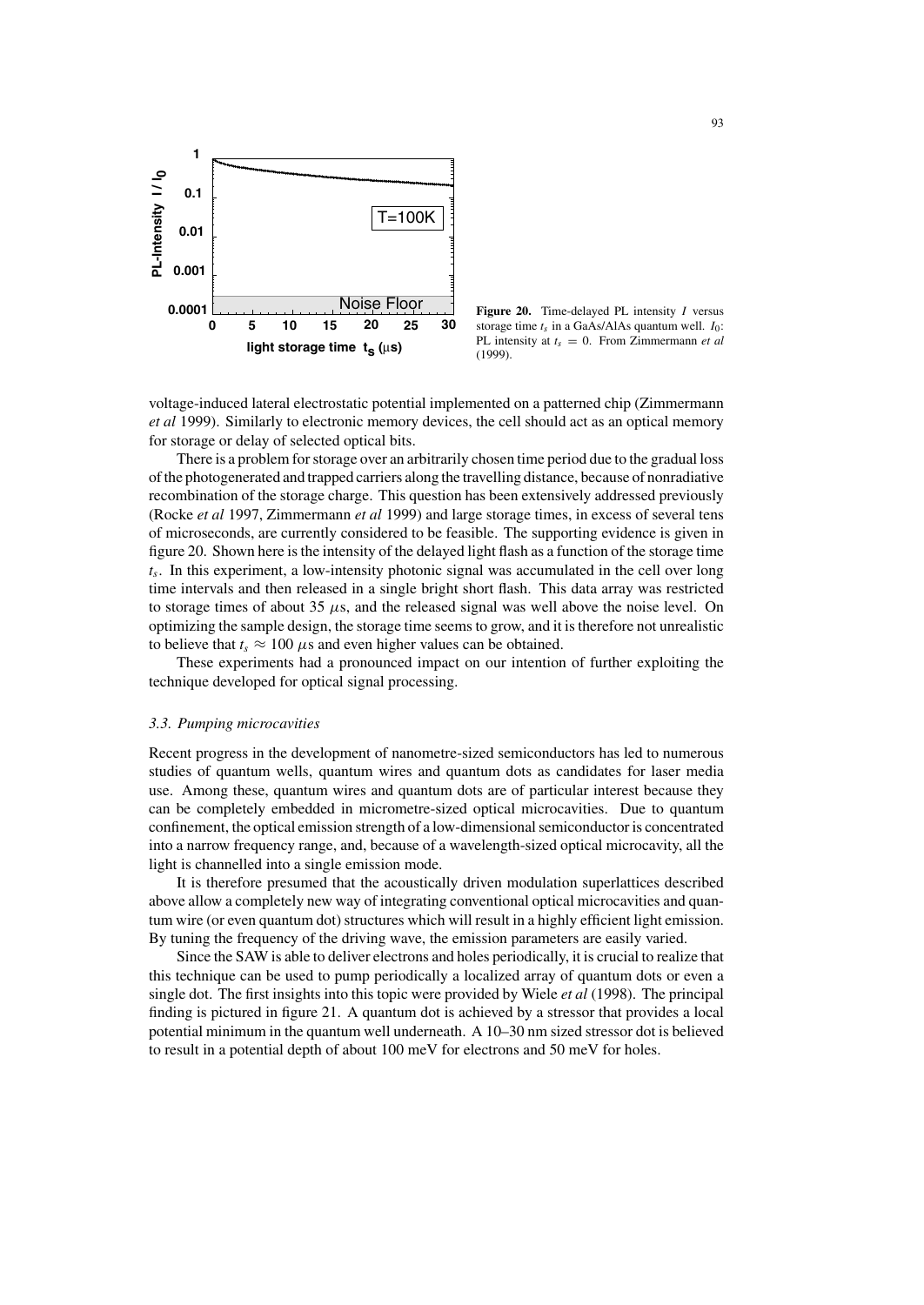

**Figure 21.** A schematic illustration of acoustically pumped quantum dots showing a quantum well on a piezoelectric crystal (for example, an InGaAs QW on a GaAs substrate) and a stressor dot which may be formed e.g. by InP. Laser-excited excitons in the quantum well are dissociated by high-frequency piezoelectric fields produced by the SAW. The released electrons and holes are then stored in the moving potential of the SAW, as shown in the inset (after Wiele *et al* (1998)).

Using our previous ideas, we can now go further by assuming that the dot is so small that only one electron level and one hole level are left, thus producing a single exciton state. For sufficiently high SAW amplitudes, laser-generated excitonsin the quantum well are dissociated by the piezoelectric field which can be as high as 500 V cm−<sup>1</sup> or typically 50–150 meV in energy units. The carriers are trapped in the moving potential of the SAW resulting in a series of equally spaced quantum wires moving in the plane of the quantum well. The occupation of the wires with electrons and holes depends on the laser power and SAW intensity, and was reported to achieve  $10^3 - 10^4$  carriers per wire. When the SAW crosses the stressor dot, a carrier may drop into it. If only one carrier (electron or hole) is already present in the dot, the exciton state is formed by capturing the missing carrier from the moving wires.

Given that the quantum wires are equally spaced in the travelling potential of the SAW, the wave delivers a periodic sequence of electrons and holes. For subsequent exciton recombination in the dot, two different regimes are identified (Wiele *et al* 1998) depending on the quality of the optical cavity. In a first application of the pumping mechanism presented, one could suggest a nonperfect single-mode cavity. When the cavity damping rate is greater than the exciton–light field coupling constant, a train of equally spaced photons would arise. As a result, perhaps, the combination of acoustically driven regular pumping and a highquality optical cavity could entail using photon statistics, which has been attributed to atomic microlasers (see e.g. Filipowicz *et al* (1986), Puri *et al* (1996)).

Hence, acoustically driven lasing does currently have theoretical support in the form of a two-level pumped stressor dot (Wiele *et al* 1998). The combination of physical acoustics, quantum dots and cavity physics would initiate an exciting field of research where continued progress could be expected in the immediate future.

#### **4. Future prospects**

Major progress has been made in the past three years by recognizing the unique properties of acoustic techniques for driving the luminescence of semiconductors. Work on acoustically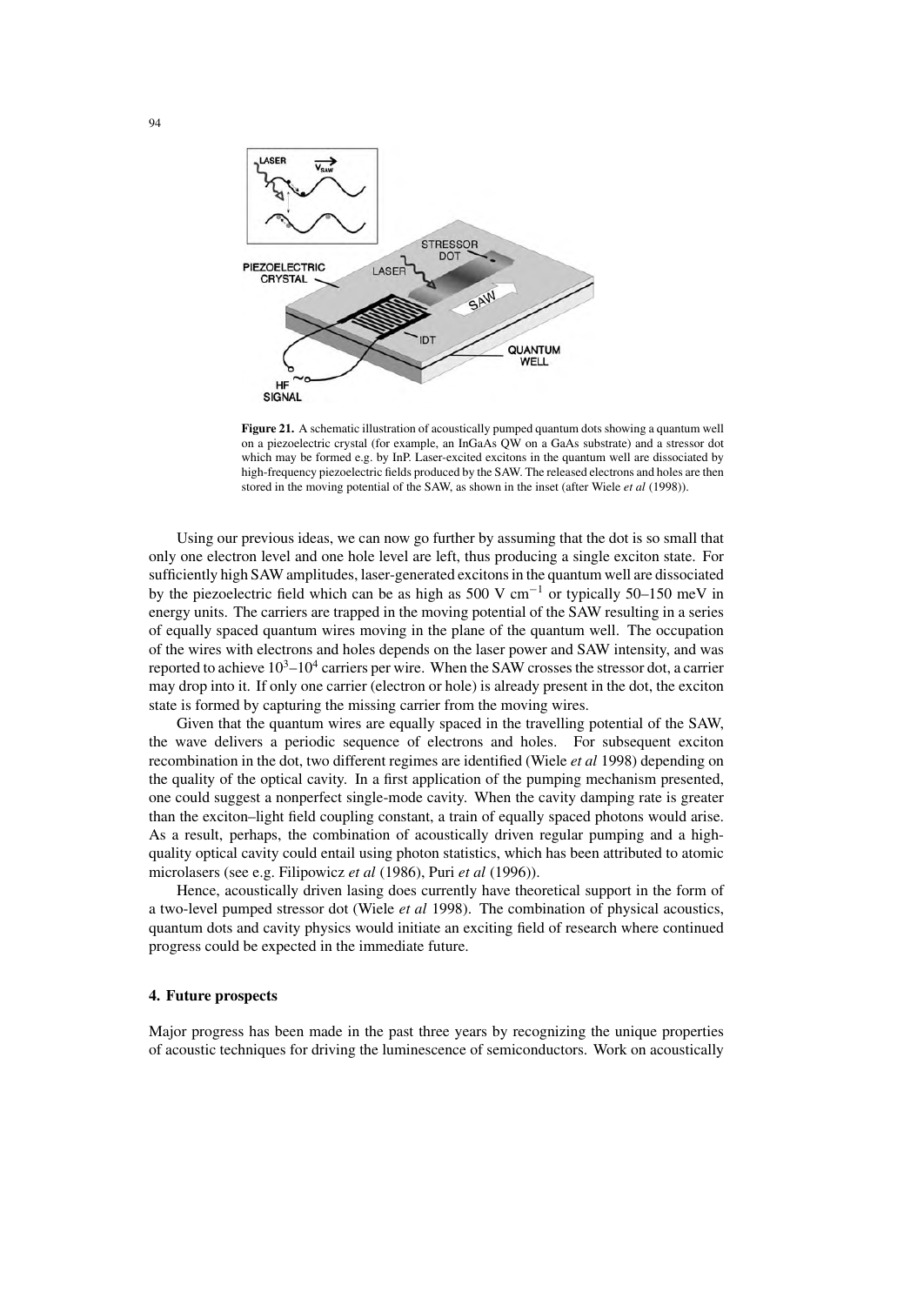induced emission of light in granular solids is motivated by the continuous development of sonoluminescence techniques in liquids, which increase our understanding in both research fields. The implications on the underlying mechanisms, involved in many of the basic ideas of acoustic driving techniques, can be quite far reaching and, hence, will stimulate new technologies and, thus, increase our insight into this particular field. These new technologies include the fundamental properties of grain slip motions, intergrain interactions and particle packing events which are relevant to the classical scope of physics as well as to many technologies, such as transportation, processing and handling of particular solids. More work still needs to be done beyond the formal description of such links as have been highlighted here. In particular, surface studies obviously do not reveal the full complexity of granular movements, so the question of how much insight one may obtain from the dynamics of the inner layers of a granular system with the techniques developed remains unanswered and demonstrates their limitations. On the theoretical side, a number of uncertainties remain, including the fundamental problem of whether or not the sonoluminescence effect in liquids and acoustically induced luminescence in granular matter can indeed be treated on the same footing. In analogy to the critical behaviour of nonequilibrium systems, applications of the techniques presented are expected to lead to novel insights in probing the fractal behaviour of nature.

The recently documented acoustically driven emission of light in quantum wells has been carried out in previously uncharted territory. The concept of unipolar charge transport by SAW (Hoskins *et al* 1982) has proven to be important for high-speed signal processing (Tanski *et al* 1987). The present advances of ambipolar charge transport with subsequent recombination at dramatically prolonged times extends the arsenal of techniques used to probe light emission and offers a new way of tailoring multilayer structures. Many applications need an optical memory for storage and delay of optical bits. Ideally, this should be an integrated device implemented on a chip in which an incoming signal could be stored for a chosen time. The key physics of a potentially very efficient storage cell utilizing acoustic waves has already been developed and summarized in the present review.

The ideas as they stand are applicable in a broader view. At first glance, it seems most probable thatstrong interband optical transitions are linked to direct-band-gap semiconductors with short radiative lifetimes, whereas long radiative lifetimes imply indirect-band-gap semiconductors with substantially reduced interband absorption. This suggests reconsidering the doping of superlattices (Döhler *et al* 1981) in order to combine strong interband absorption with long radiative lifetimes. Currently, there seems to be a new thinking in band-gap engineering which employssuperlattices acousticallymodulated in the plane of a quantumwell, thus using the advantages of strong interband absorption as well as extremely long lifetimes.

We have also illustrated the ideas of acoustically pumped lasing in the context of the exciton emission in a quantum dot. Their validity should now be tested in experiments which could pave the way for new mechanisms of acoustically driven lasing effects.

We believe that one of the challenges for the future is to find appropriate ways of exploiting the power of acoustic driving techniques.

#### **Acknowledgments**

OAK and TG were supported by the Ministry of Education, Science, Sports and Culture of Japan. OAK would like to thank the Swedish Institute for financial help. The work at LMU was funded in part by the Deutsche Forschungsgemeinschaft DFG (SFB 348) and in part by the Bayerische Forschungsstiftung FOROPTO.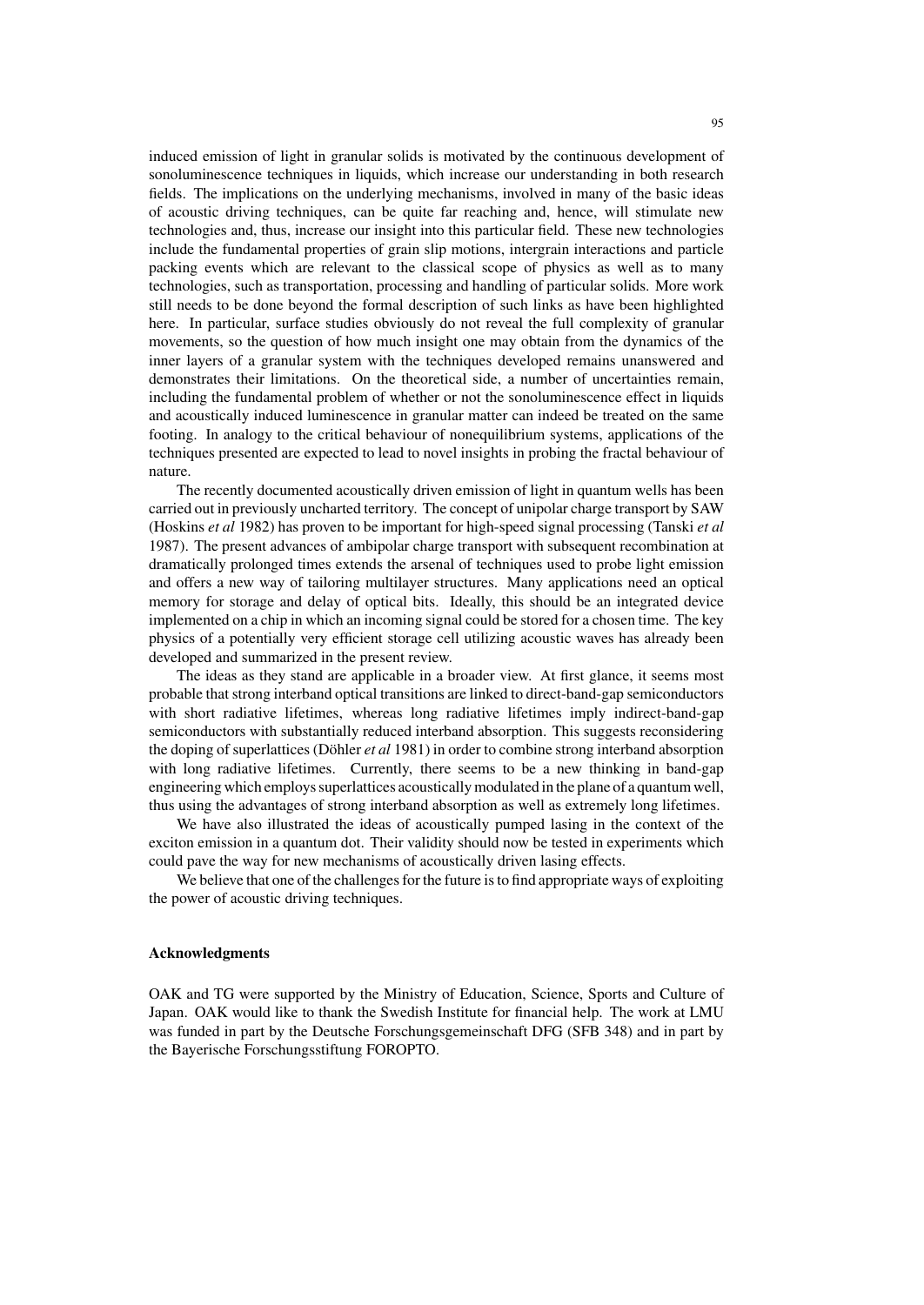#### **References**

Akiyama H, Koshiba S, Someya T, Wada K, Noge H, Nakamura Y, Inoshita T, Shimizu A and Sakaki H 1994 *Phys. Rev. Lett.* **72** 924 Aksenov I, Aoyagi Y, Kusano J, Sugano T, Yasuda T and Segawa Y 1995 *Japan. J. Appl. Phys.* **34** L547 Alzetta G, Minnaja N and Santucci S 1962 *Nuovo Cimento* **23** 910 Auld B A 1990 *Acoustic Fields and Waves in Solids* (Malabar, FL: Krieger) Barber B P, Hiller R A, Löfstedt R, Putterman S J and Weninger K R 1997 *Phys. Rep.* 281 65 Bastard G, Mendez E E, Chang L L and Esaki L 1983 *Phys. Rev.* B **28** 3241 Bideau D and Dodds J A (ed) 1991 *Physics of Granular Media* (*Les Houches Series*) (New York: Nova Science) Blossey D F 1970 *Phys. Rev.* B **2** 3976 Blossey D F 1971 *Phys. Rev.* B **3** 1382 Colic M and Morse D 1998 *Phys. Rev. Lett.* **80** 2465 Crum L A 1994 *Phys. Today* **47** 22 Czyzyk M T and Mueller F M 1983 *J. Phys. C: Solid State Phys.* **16** 5255 Damen T C, Shah J, Oberli D Y, Chemla D S, Cunningham J E and Kuo J M 1990 *Phys. Rev.* B **42** 743 Döhler G H, Künzel H, Olego D, Ploog K, Ruden P and Stolz H J 1981 Phys. Rev. Lett. 47 864 Eberlein C 1996 *Phys. Rev. Lett.* **76** 3842 Feldman J, Peter G, Göbel E O, Dawson P, Moore K, Foxon C and Elliott R J 1987 *Phys. Rev. Lett.* 59 2337 Filipowicz P, Javanainen J and Meystre P 1986 *Phys. Rev.* A **34** 3077 Graff K F 1991 *Wave Motion in Elastic Solids* (New York: Dover) Haff P K 1983 *J. Fluid Mech.* **134** 401 Haroche S and Kleppner D 1989 *Phys. Today* **42** 24 Hegarty J, Sturge M D, Weisbuch C, Gossard A C and Wiegmann W 1982 *Phys. Rev. Lett.* **49** 930 Hoskins M J, Markoc H and Hunsinger B 1982 *Appl. Phys. Lett.* **41** 332 Huang M Z and Ching W Y 1993 *Phys. Rev.* B **46** 9449 Jaeger H M, Nagel S R and Behringer R P 1996 *Rev. Mod. Phys.* **68** 1259 Jenkins J T and Savage S B 1983 *J. Fluid Mech.* **130** 187 Korotchenkov O A and Goto T 1997 *Phys. Rev.* B **56** 13 646 Korotchenkov O A and Goto T 1999 *J. Appl. Phys.* **85** 1153 Korotchenkov O A and Grimmeiss H G 1995 *Phys. Rev.* B **52** 14 598 Korotchenkov O A, Yamamoto A, Goto T, Cho M-W and Yao T 1999 *Appl. Phys. Lett.* **74** 3179 Landau L D and Lifshitz E M 1986 *Theory of Elasticity* 3rd edition (Oxford: Pergamon) Langford S C, Dickinson J T and Jensen L C 1987 *J. Appl. Phys.* **62** 1437 Mendez E E, Bastard G, Chang L L, Esaki L, Morkoc H and Fischer R 1982 *Phys. Rev.* B **26** 7101 Miller D A B, Chemla D S, Damen T C, Gossard A C, Wiegmann W, Wood T H and Burrus C A 1985 *Phys. Rev.* B **32** 1043 Nyborg W L M 1965 *Physical Acoustics* vol II-B, ed W P Mason (New York: Academic) p 265 Onoda G Y and Liniger E G 1990 *Phys. Rev. Lett.* **64** 2727 Ostrovskii I V 1981 *Pis. Zh. Eksp. Teor. Fiz.* **34** 463 (Engl. transl. 1981 *JETP Lett.* **34** 467) Ostrovskii I V and Das P 1997 *Appl. Phys. Lett.* **70** 167 Ostrovskii I V and Korotchenkov O A 2000 *J. Phys. Chem. Solids* **61** 1321 Ostrovskii I V, Korotchenkov O A, Goto T and Grimmeiss H G 1999 *Phys. Rep.* **311** 1 Ostrovskii I V and Lysenko V N 1982 *Fiz. Tverd. Tela* **24** 1206 (Engl. transl. 1982 *Sov. Phys.–Solid State* **24** 682) Pankove J I 1971 *Optical Processes in Semiconductors* (New York: Dover) Picard J 1676 *Mem. R. Acad. Sci.* **2** 202 Polland H-J, Schultheis L, Kuhl J, Göbel E O and Tu C W 1985 Phys. Rev. Lett. 55 2610 Powell R C and Soos Z G 1975 *J. Lumin.* **11** 1 Prevenslik T V 2000 *J. Lumin.* **87–89** 1210 Puri R P, Haake F and Forster D 1996 *J. Opt. Soc. Am.* B **13** 2689 Ridley B K 1990 *Phys. Rev.* B **41** 12 190 Rigby N E and Allen J W 1988 *J. Phys. C: Solid State Phys.* **21** 3483 Rocke C, Govorov A O, Wixforth A, Böhm G and Weimann G 1998 Phys. Rev. B 57 R6850 Rocke C, Manus S, Wixforth A, Sundaram M, English J H and Gossard A C 1994 *Appl. Phys. Lett.* **65** 2422 Rocke C, Zimmermann S, Wixforth A, Kotthaus J P, Böhm G and Weimann G 1997 *Phys. Rev. Lett.* **78** 4099 Runge E, Schulzgen A, Henneberger F and Zimmermann R 1995 *Phys. Status Solidi* **188** 547 Ryvkin S M 1965 *Phys. Status Solidi* **11** 285 Santos P V and Hey R 2000 *Physica* E **7** 559